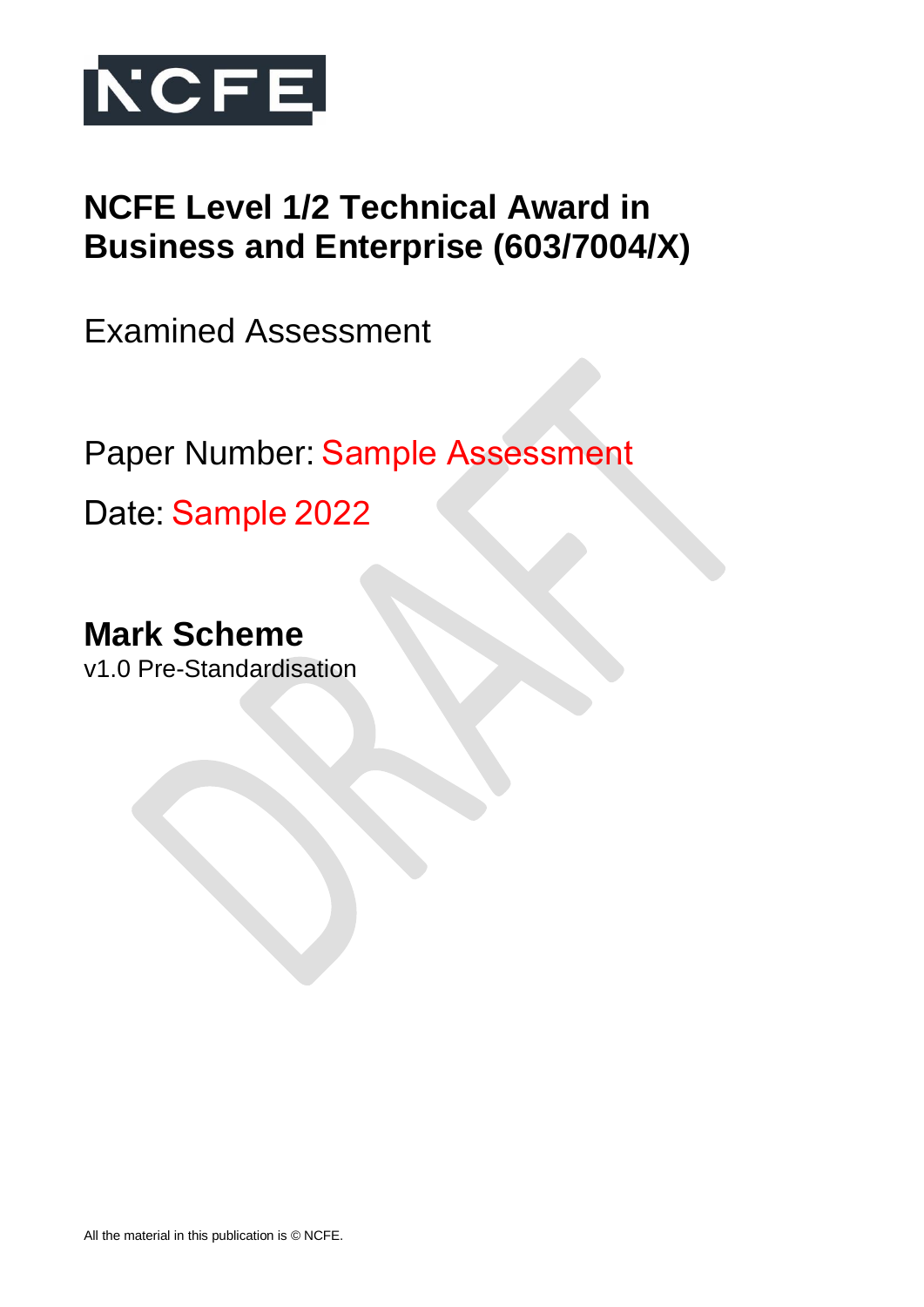This mark scheme has been written by the assessment writer and refined, alongside the relevant questions, by a panel of subject experts through the external assessment writing process and at standardisation meetings.

The purpose of this mark scheme is to give you:

- examples and criteria of the types of response expected from a learner
- information on how individual marks are to be awarded
- the allocated assessment objective(s) and total mark for each question.

# **Marking guidelines**

#### *General guidelines*

You must apply the following marking guidelines to all marking undertaken throughout the marking period. This is to ensure fairness to all learners, who must receive the same treatment. You must mark the first learner in exactly the same way as you mark the last.

- The mark scheme must be referred to throughout the marking period and applied consistently. Do not change your approach to marking once you have been standardised.
- Reward learners positively giving credit for what they have shown, rather than what they might have omitted.
- Utilise the whole mark range and always award full marks when the response merits them.
- Be prepared to award zero marks if the learner's response has no creditworthy material.
- Do not credit irrelevant material that does not answer the question, no matter how impressive the response might be.
- The marks awarded for each response should be clearly and legibly recorded in the grid on the front of the question paper.
- If you are in any doubt about the application of the mark scheme, you must consult with your team leader or the chief examiner.

#### *Guidelines for using extended response marking grids*

Extended response marking grids have been designed to award a learner's response holistically and should follow a best-fit approach. The grids are broken down into levels, with each level having an associated descriptor indicating the performance at that level. You should determine the level before determining the mark.

When determining a level, you should use a bottom up approach. If the response meets all the descriptors in the lowest level, you should move to the next one, and so on, until the response matches the level descriptor. Remember to look at the overall quality of the response and reward learners positively, rather than focussing on small omissions. If the response covers aspects at different levels, you should use a best-fit approach at this stage, and use the available marks within the level to credit the response appropriately.

When determining a mark, your decision should be based on the quality of the response in relation to the descriptors. You must also consider the relative weightings of the assessment objectives, so as not to over/under credit a response. Standardisation materials, marked by the chief examiner, will help you with determining a mark. You will be able to use exemplar learner responses to compare to live responses, to decide if it is the same, better or worse.

You are reminded that the indicative content provided under the marking grid is there as a guide, and therefore you must credit any other suitable responses a learner may produce. It is not a requirement either, that learners must cover all of the indicative content to be awarded full marks.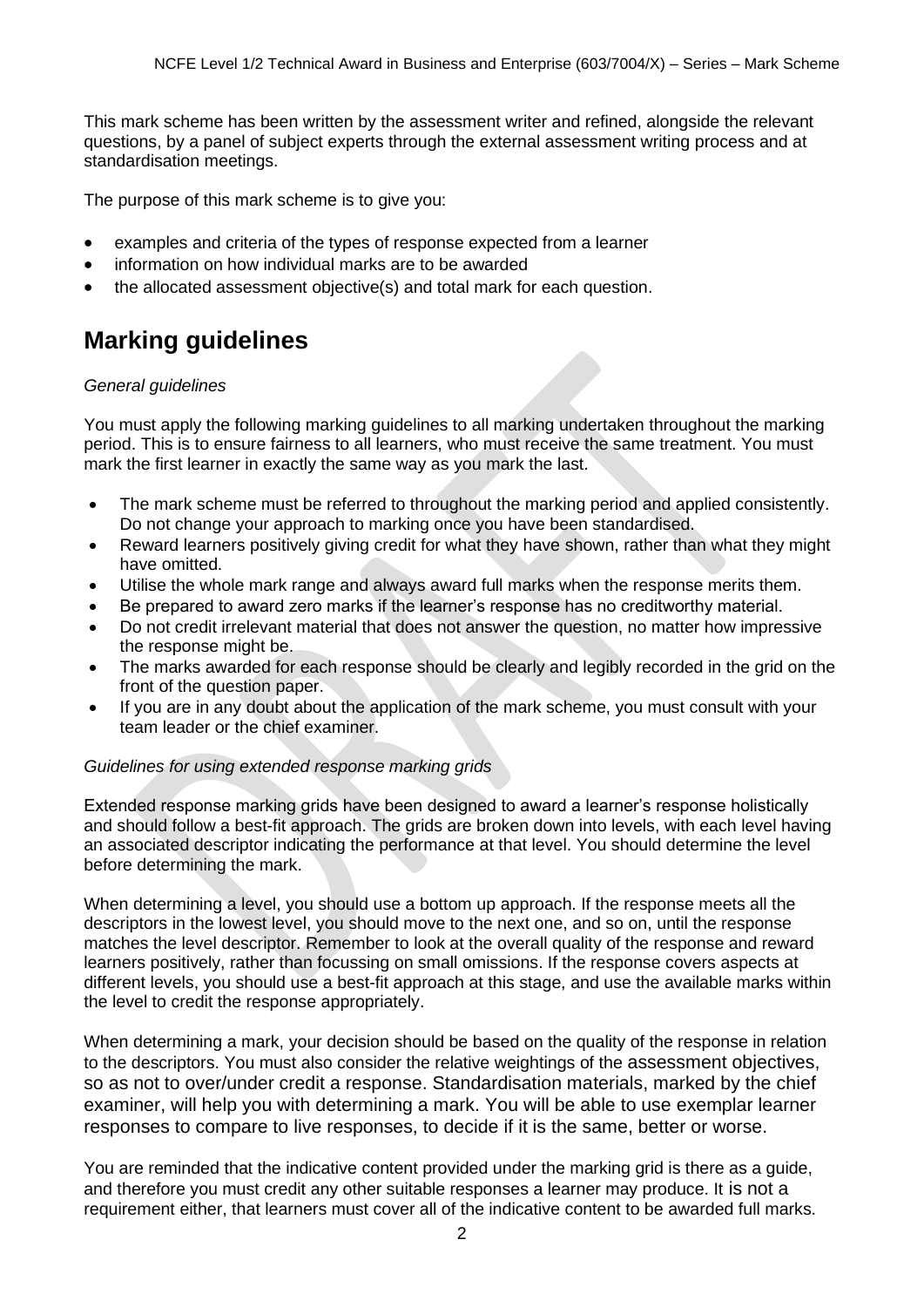# **Assessment objectives**

This unit requires learners to:

|                 | Recall knowledge and show understanding.                                                                                      |
|-----------------|-------------------------------------------------------------------------------------------------------------------------------|
| <b>AO1</b>      | The emphasis here is for learners to recall and communicate the fundamental<br>elements of knowledge and understanding.       |
|                 | Apply knowledge and understanding.                                                                                            |
| AO <sub>2</sub> | The emphasis here is for learners to apply their knowledge and understanding<br>to real-world contexts and novel situations.  |
|                 | Analyse and evaluate knowledge and understanding.                                                                             |
| AO <sub>3</sub> | The emphasis here is for learners to develop analytical thinking skills to make<br>reasoned judgements and reach conclusions. |

The weightings of each assessment objective can be found in the qualification specification.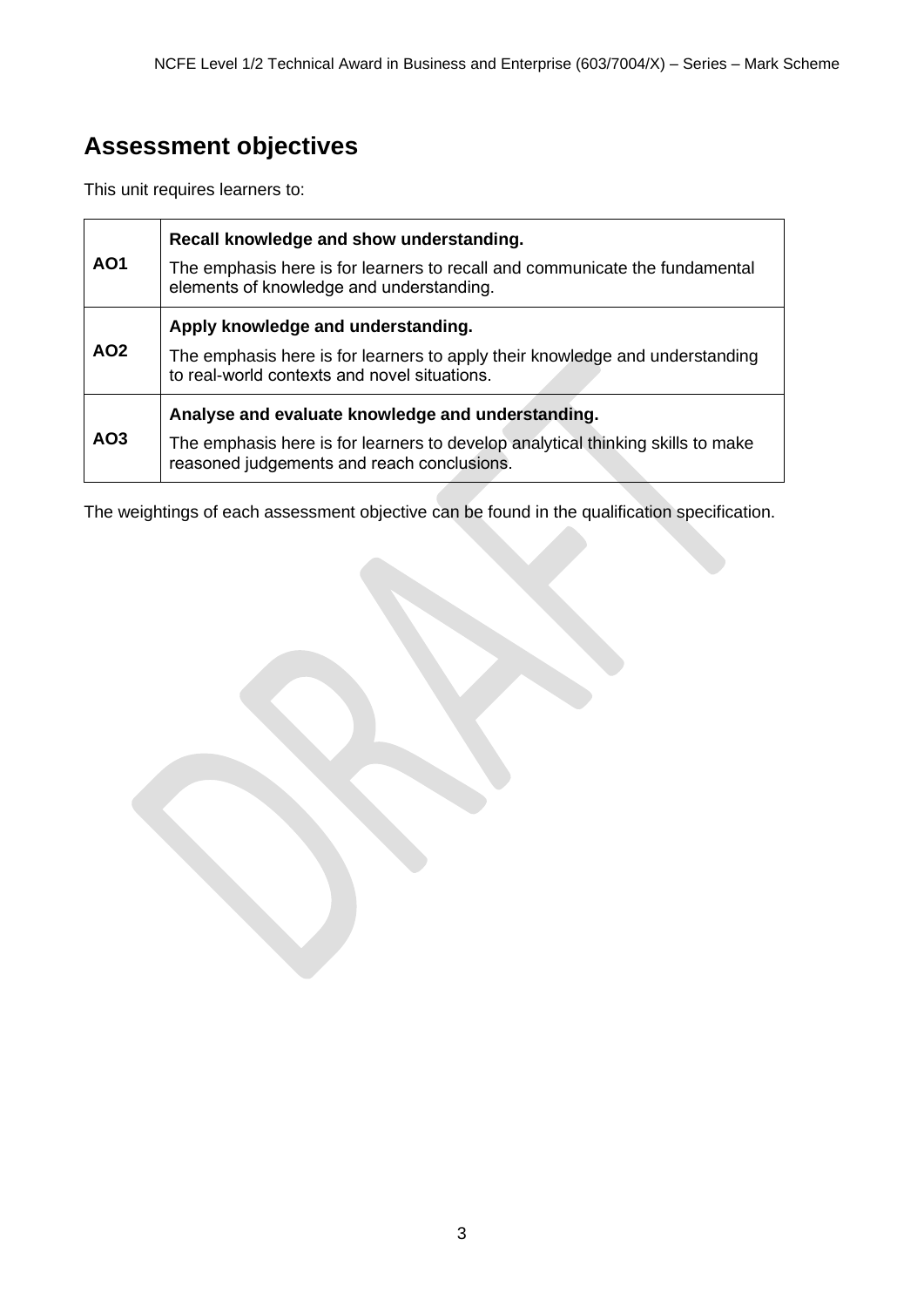| Qu | <b>Mark scheme</b> | <b>Total</b><br>marks |
|----|--------------------|-----------------------|

#### **Section A Total for this section: 19 marks**

| Select which one of the following is a reason why a sole trader<br>would choose to become a private limited company.<br>A: It will involve less paperwork<br>B: Its shares can be sold on the stock exchange<br>C: The owner will have unlimited liability<br><b>D:</b> The risk of losing personal assets is reduced<br><b>Answer: D</b> (The risk of losing personal assets is reduced) | $AO1=1$ |
|-------------------------------------------------------------------------------------------------------------------------------------------------------------------------------------------------------------------------------------------------------------------------------------------------------------------------------------------------------------------------------------------|---------|
| Select which one of the following is not a characteristic or a skill<br>needed by an entrepreneur.                                                                                                                                                                                                                                                                                        |         |

| <u>Colode million with of this following is five a characteristic of a citil</u><br>needed by an entrepreneur. |         |
|----------------------------------------------------------------------------------------------------------------|---------|
| A: Confident                                                                                                   | $AO1=1$ |
| <b>B:</b> Hard working                                                                                         |         |
| C: Popular                                                                                                     |         |
| <b>D:</b> Results focused                                                                                      |         |
| <b>Answer: C (Popular)</b>                                                                                     |         |
|                                                                                                                |         |

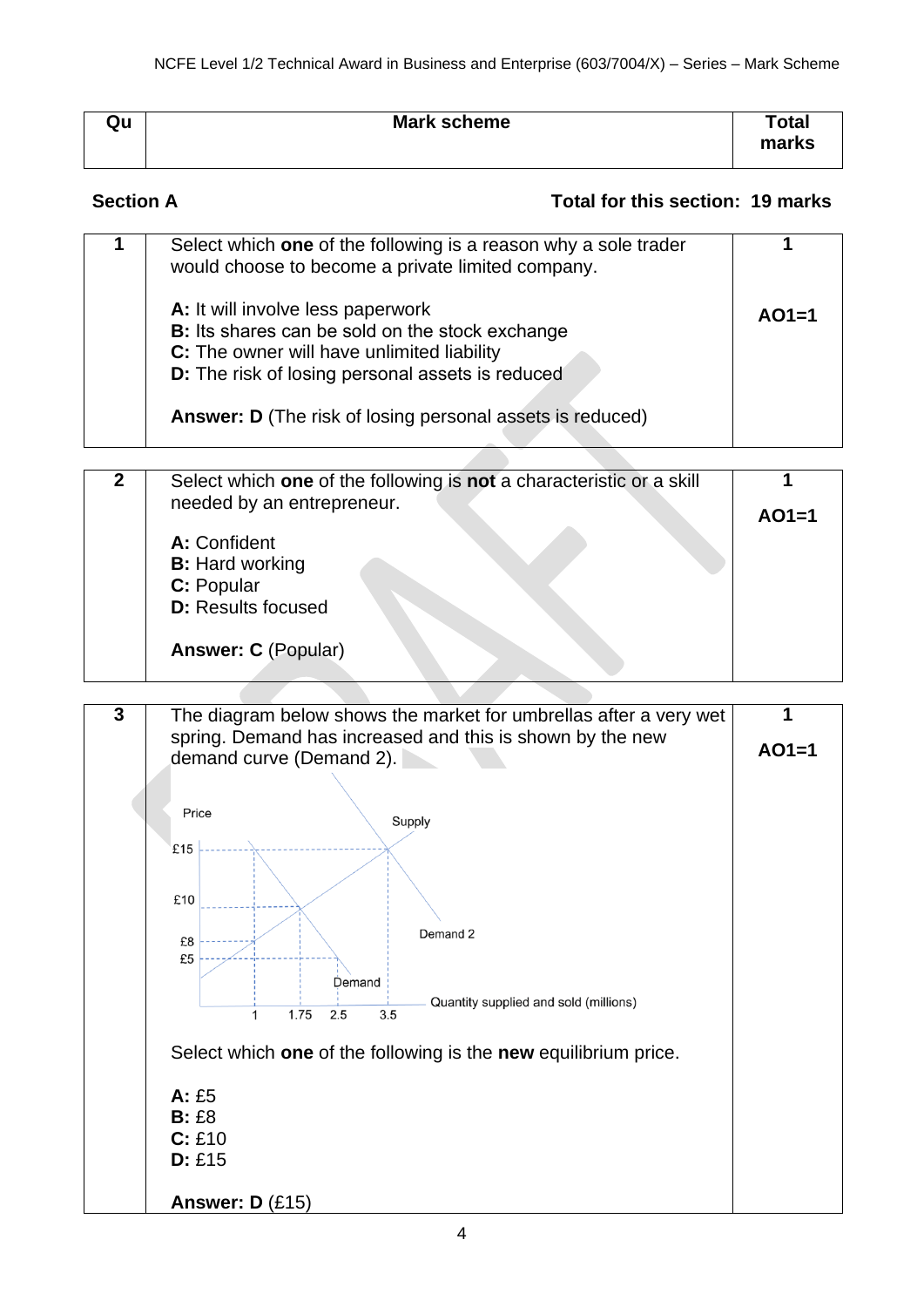| 4 | VegSup Ltd manufactures powders that provide additional vitamins                                                                                                                       | $\overline{2}$ |
|---|----------------------------------------------------------------------------------------------------------------------------------------------------------------------------------------|----------------|
|   | and supplements for vegetarians.                                                                                                                                                       | $AO1=2$        |
|   | It only used secondary market research before launching its<br>products in 2015.                                                                                                       |                |
|   | State two methods of secondary market research that VegSup Ltd<br>may have used.                                                                                                       |                |
|   | Award one mark for each correct method identified up to a<br>maximum of two marks:                                                                                                     |                |
|   | government reports (1)<br>news articles (1)<br>competitor data (1)<br>reports produced by market research agencies (1)<br>trade journals (1)<br>social media (1)<br>online forums (1). |                |
|   | Accept any other suitable response.                                                                                                                                                    |                |
| 5 | Explain one disadvantage to VegSup Ltd from using only secondary<br>market research.                                                                                                   | $\overline{2}$ |
|   | <b>AO1</b>                                                                                                                                                                             | $AO1=1$        |
|   |                                                                                                                                                                                        | $AO2=1$        |
|   | Award one mark for stating a disadvantage:                                                                                                                                             |                |
|   | may be out of date (1)<br>may not fit the needs of the business (1)<br>information may be available to rivals (1).                                                                     |                |
|   | <b>AO2</b>                                                                                                                                                                             |                |
|   | Award one mark for explaining the disadvantage to VegSup:                                                                                                                              |                |
|   | VegSup may make incorrect decisions as tastes have<br>changed $(1)$                                                                                                                    |                |
|   | information may not have been specifically about the powders<br>that VegSup manufactures (1)                                                                                           |                |
|   | does not provide VegSup Ltd with data that can give it a<br>$\bullet$<br>competitive advantage (1).                                                                                    |                |
|   | Accept any other suitable response.                                                                                                                                                    |                |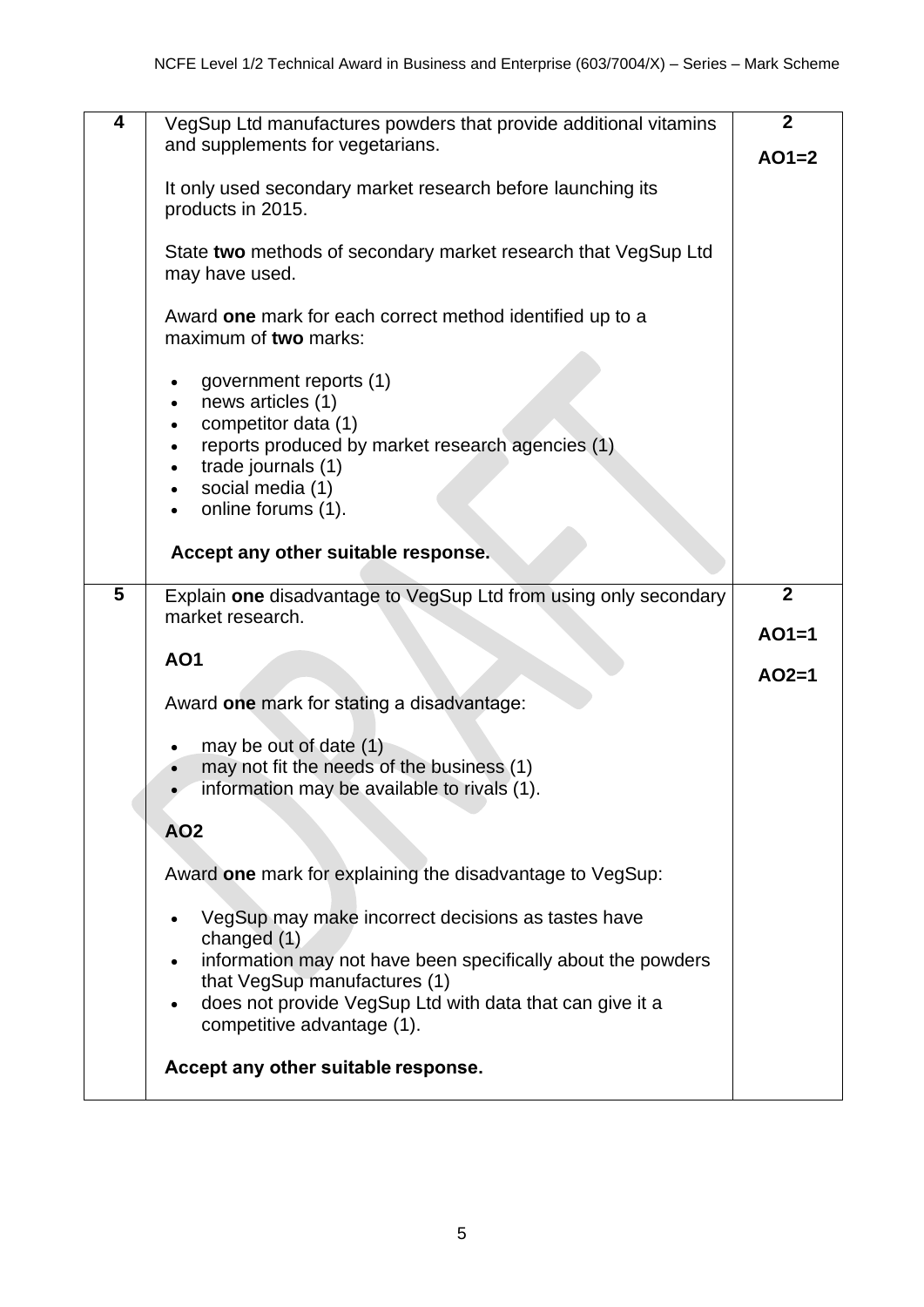| 6              | Identify two items of information that VegSup Ltd would want to<br>obtain from secondary market research.                                                        | $\overline{2}$<br>$AO2=2$          |
|----------------|------------------------------------------------------------------------------------------------------------------------------------------------------------------|------------------------------------|
|                | Award up to two marks for items of information that VegSup would<br>want to obtain:                                                                              |                                    |
|                | the price consumers may be prepared to pay for VegSup<br>powders (1)                                                                                             |                                    |
|                | the number of consumers who identify as vegetarians in the<br>country (1)                                                                                        |                                    |
|                | how many consumers currently purchase vegetarian<br>supplements (1)                                                                                              |                                    |
|                | the main producers of rival vegetarian supplements (1)<br>trends in purchasing of vegetable supplements (1).                                                     |                                    |
|                | Accept any other suitable response.                                                                                                                              |                                    |
| $\overline{7}$ | VegSup Ltd products are stocked by 80 health food shops across<br>the UK.                                                                                        | $\overline{\mathbf{4}}$<br>$AO1=2$ |
|                |                                                                                                                                                                  |                                    |
|                | VegSup Ltd are considering the use of e-commerce as an<br>additional method of distribution.                                                                     | $AO2=2$                            |
|                | Explain two advantages to VegSup Ltd if it sells its products using<br>e-commerce as well as to health food shops.                                               |                                    |
|                | <b>AO1</b>                                                                                                                                                       |                                    |
|                | Award up to two marks for stating an advantage:                                                                                                                  |                                    |
|                | it will increase the reach of products (1)<br>may increase profit margins (1)<br>may increase brand awareness (1)<br>may speed up cash flow (1).                 |                                    |
|                | <b>AO2</b>                                                                                                                                                       |                                    |
|                | Award up to two marks for explaining an advantage to VegSup:                                                                                                     |                                    |
|                | currently, VegSup is only on sale in 80 shops so it will become<br>available all over the county (1)<br>retailers will pay less per item than consumers (1)      |                                    |
|                | VegSup Ltd's products can be seen online/recommended in<br>online forums (1)<br>online customers must pay immediately/retailers will expect<br>trade credit (1). |                                    |
|                | Accept any other suitable response.                                                                                                                              |                                    |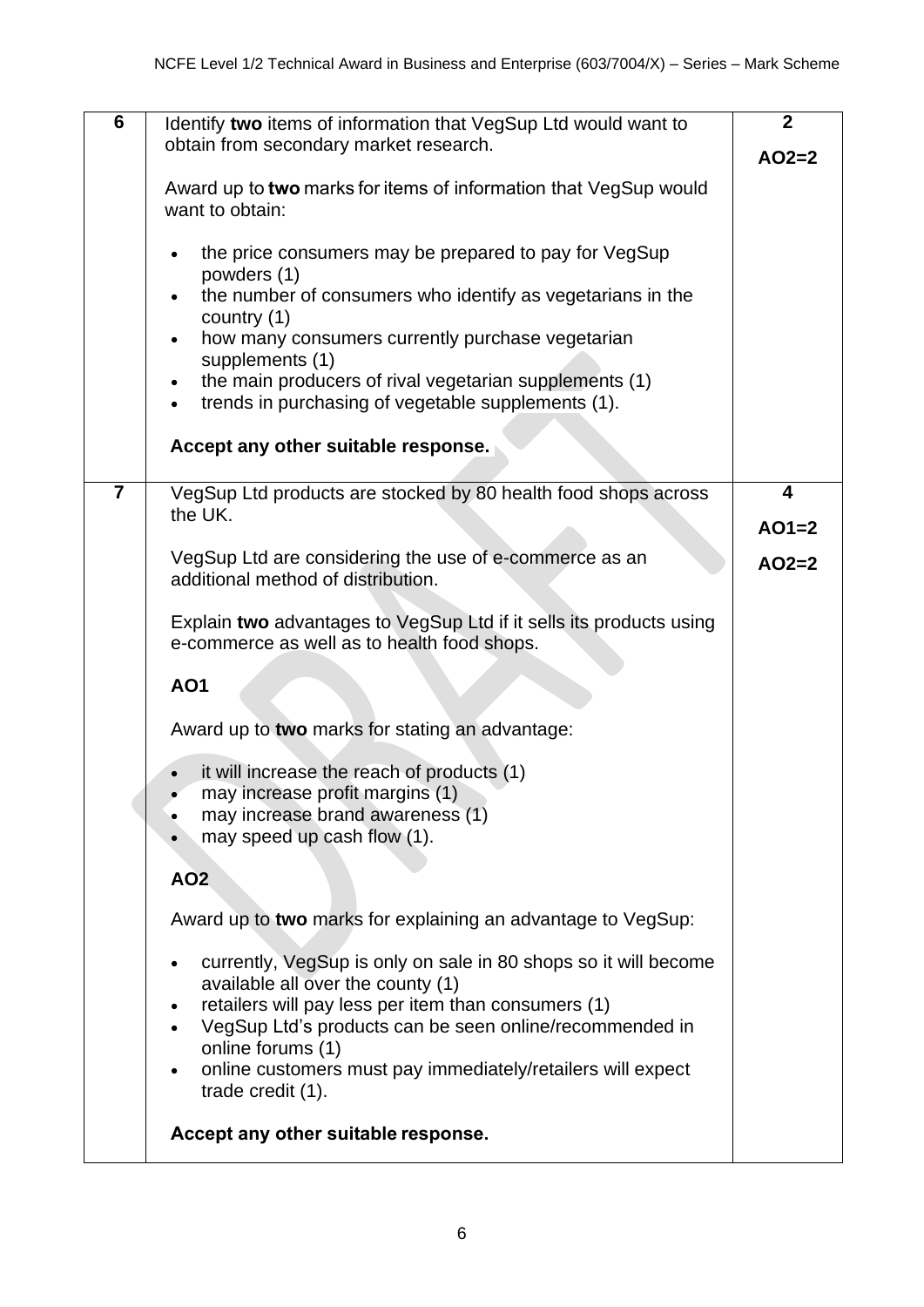| 8 | Analyse whether a business such as VegSup Ltd should use price<br>skimming or penetration pricing when launching a new product.                                                                                                                                                          | 6       |
|---|------------------------------------------------------------------------------------------------------------------------------------------------------------------------------------------------------------------------------------------------------------------------------------------|---------|
|   |                                                                                                                                                                                                                                                                                          | $AO1=2$ |
|   | <b>AO1</b>                                                                                                                                                                                                                                                                               | $AO3=4$ |
|   | Award one mark for recalling knowledge of price skimming:                                                                                                                                                                                                                                |         |
|   | charge a high price initially (1)<br>high price suggests high quality (1).                                                                                                                                                                                                               |         |
|   | Award one mark for recalling knowledge of penetration pricing:                                                                                                                                                                                                                           |         |
|   | charge an initial low price (1)<br>low price may suggest low quality (1).                                                                                                                                                                                                                |         |
|   | AO3                                                                                                                                                                                                                                                                                      |         |
|   | Award up to four marks for analysis of price skimming<br>and penetration pricing.                                                                                                                                                                                                        |         |
|   | Price skimming:                                                                                                                                                                                                                                                                          |         |
|   | a business can use price skimming if their product is<br>considered to be a premium product, then this can be used<br>as customers will be willing to pay the higher price<br>(1). This revenue can then be used to pay for the research and<br>development cost of the new product (1). |         |
|   | Penetration pricing:                                                                                                                                                                                                                                                                     |         |
|   | a business can use penetration pricing if the market they are<br>entering has lots of competition (1). By setting the price low,<br>then they will gain customers who will hopefully stay with the<br>business for the long-term (1).                                                    |         |
|   | Accept any other suitable response.                                                                                                                                                                                                                                                      |         |
|   |                                                                                                                                                                                                                                                                                          |         |
|   |                                                                                                                                                                                                                                                                                          |         |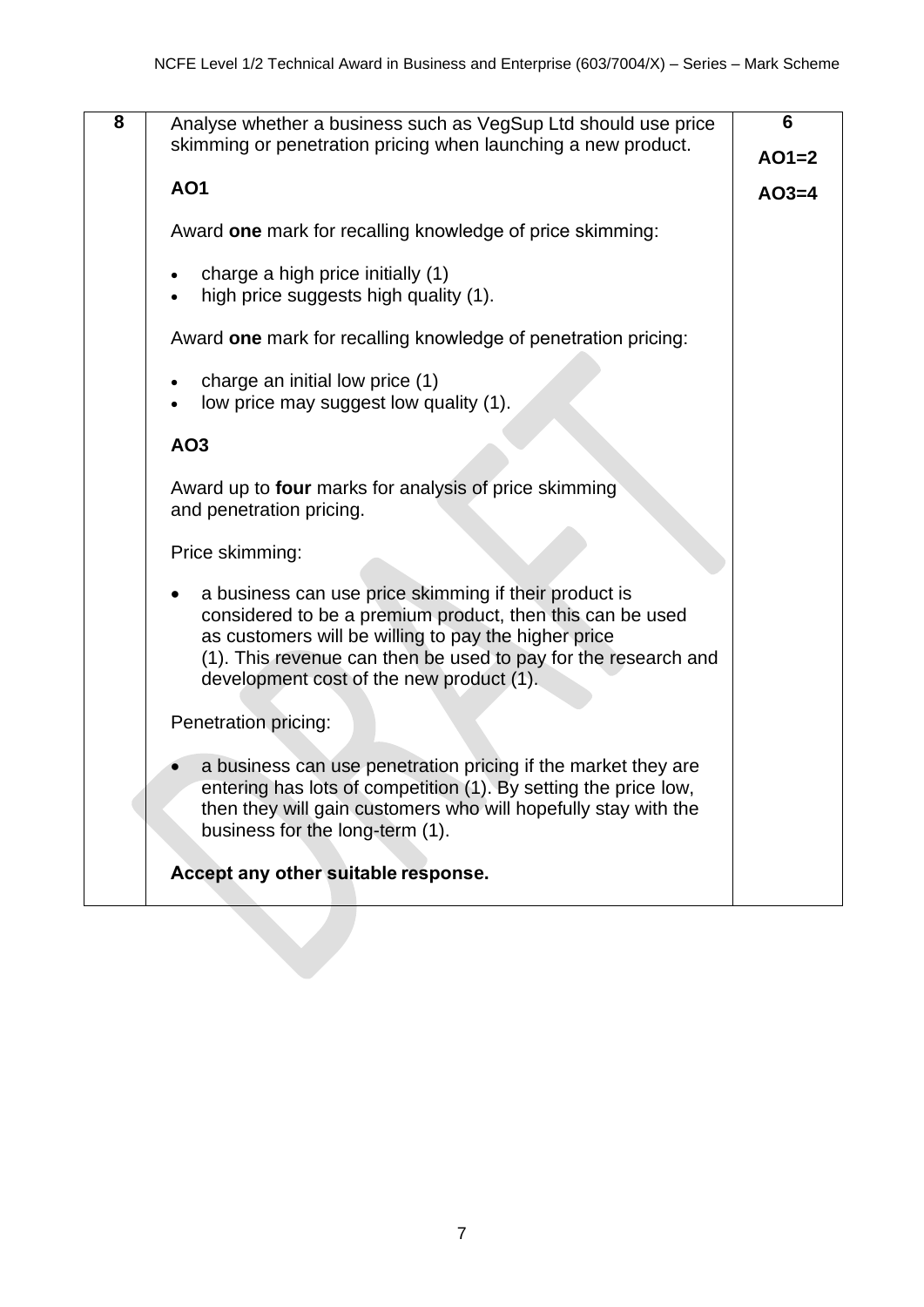### **Section B Total for this section: 21 marks**

| $\overline{9}$  | A business has a vacancy for a full-time employee.                                                                                                                                                                                                                                 | 1       |
|-----------------|------------------------------------------------------------------------------------------------------------------------------------------------------------------------------------------------------------------------------------------------------------------------------------|---------|
|                 | Select which one of the following recruitment documents will<br>contain the details of the salary and type of contract they will offer<br>this new employee.<br>A: Application form<br>B:CV<br>C: Job description<br>D: Person specification<br><b>Answer: C</b> (Job description) | $AO1=1$ |
| $\overline{10}$ | Select which one of the following statements best describes job                                                                                                                                                                                                                    | 1       |
|                 | enrichment.                                                                                                                                                                                                                                                                        | $AO1=1$ |
|                 | A: Addition of extra, similar tasks to a job role<br>B: Increasing the range and complexity of tasks for an employee                                                                                                                                                               |         |
|                 | C: Movement of employees through a range of jobs of similar skill                                                                                                                                                                                                                  |         |
|                 | level<br><b>D:</b> Providing the employee with additional fringe benefits                                                                                                                                                                                                          |         |
|                 |                                                                                                                                                                                                                                                                                    |         |
|                 | Answer: B (Increasing the range and complexity of tasks for an<br>employee)                                                                                                                                                                                                        |         |
|                 |                                                                                                                                                                                                                                                                                    |         |
| $\overline{11}$ | Two businesses, X and Y, use customer satisfaction scores to<br>measure their customer service levels.                                                                                                                                                                             | 1       |
|                 |                                                                                                                                                                                                                                                                                    | $AO2=1$ |
|                 | Both businesses ask their own customers to rate the business<br>customer service using a scale of 1 to 5.                                                                                                                                                                          |         |
|                 | A score of $1 =$ excellent<br>A score of $5 = poor$                                                                                                                                                                                                                                |         |
|                 | The graph below shows X and Y's average customer satisfaction<br>scores for the years 2017 to 2020.                                                                                                                                                                                |         |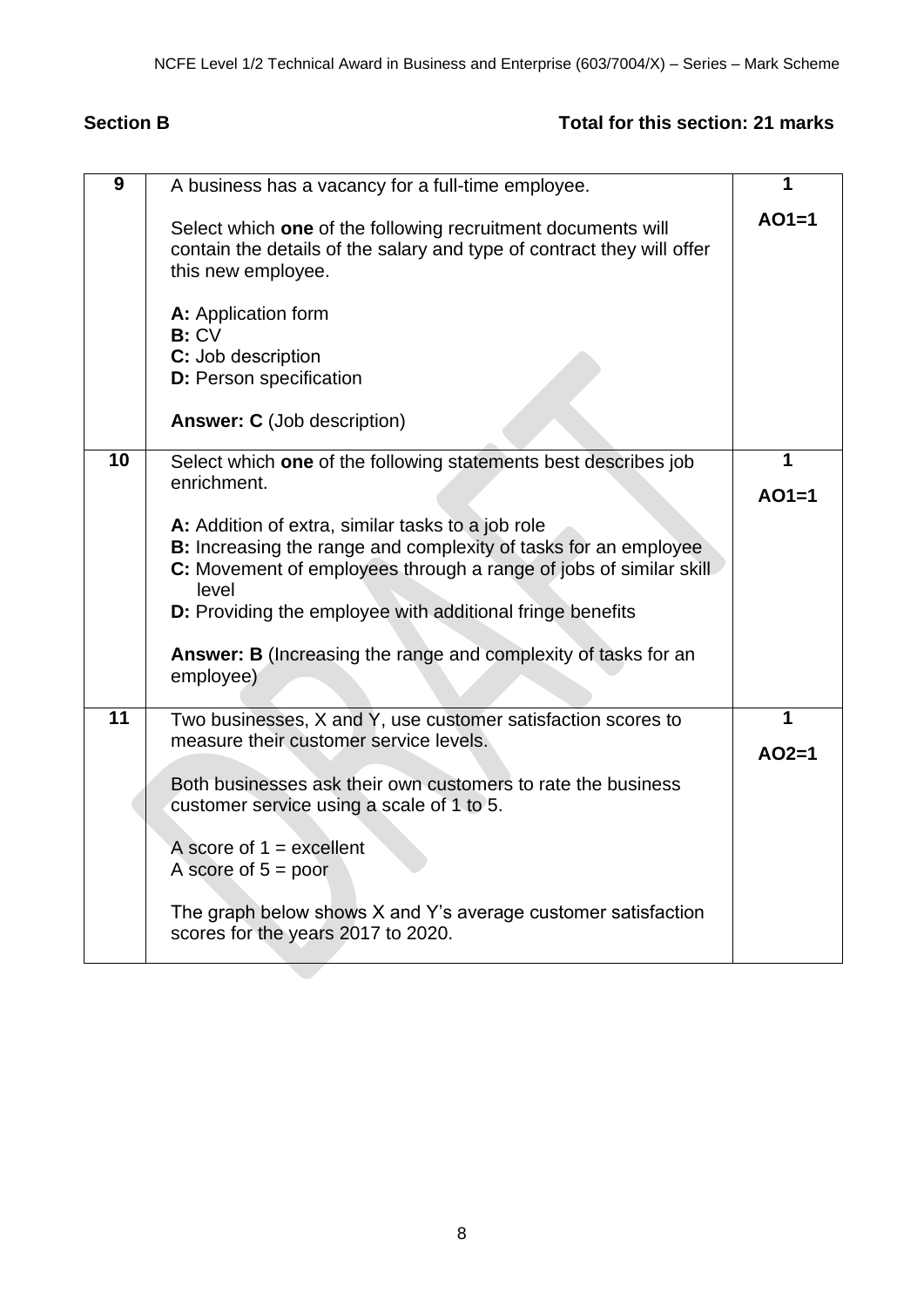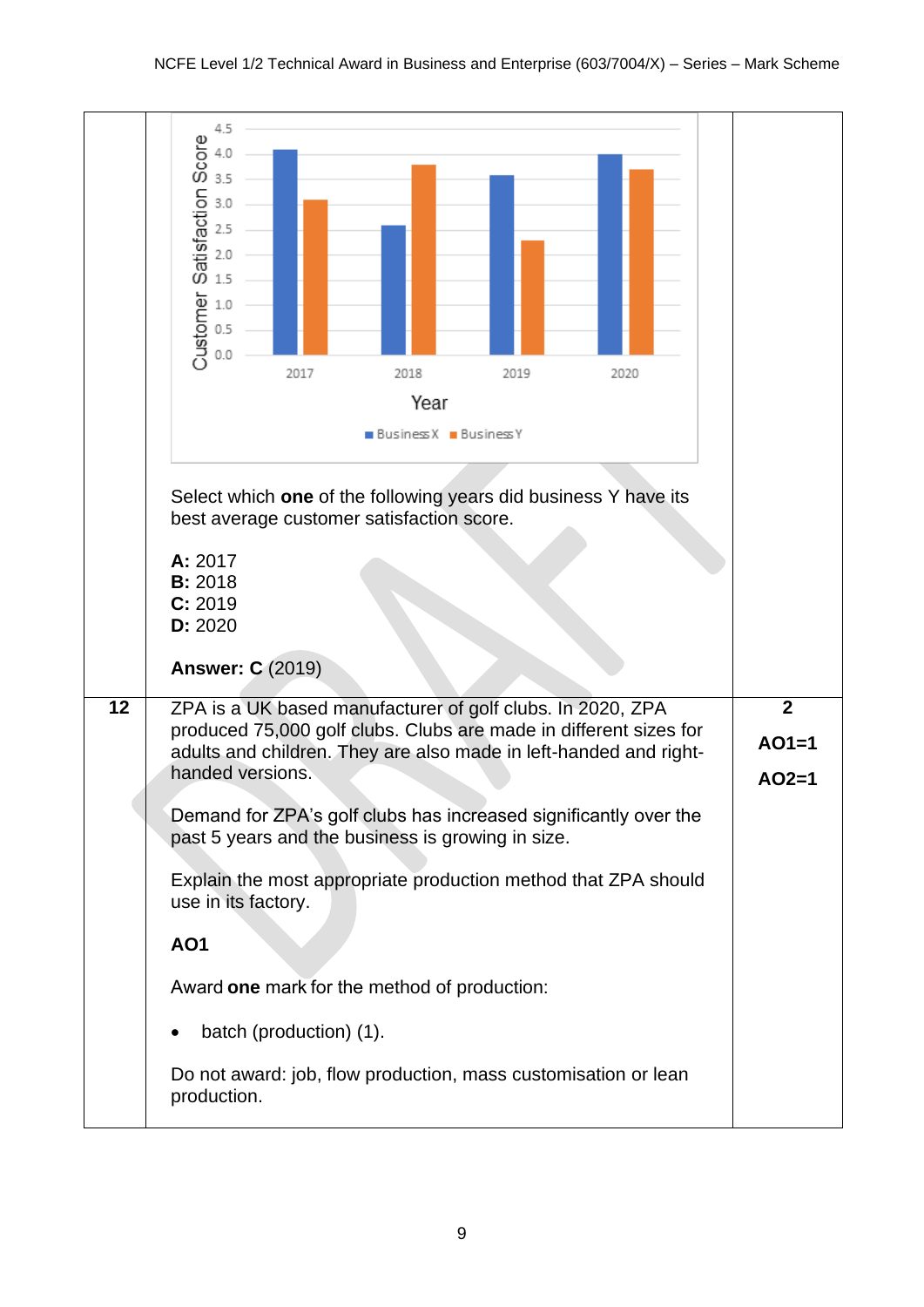|    | <b>AO2</b>                                                                                                                                                                                                                                                                                                                                                                                                                                                              |                           |
|----|-------------------------------------------------------------------------------------------------------------------------------------------------------------------------------------------------------------------------------------------------------------------------------------------------------------------------------------------------------------------------------------------------------------------------------------------------------------------------|---------------------------|
|    | Award one mark for an explanation of how ZPA could use this<br>method:                                                                                                                                                                                                                                                                                                                                                                                                  |                           |
|    | it will need to alter the settings on machinery to produce left-<br>$\bullet$<br>handed or right-handed golf clubs/clubs for children or<br>adults (1).                                                                                                                                                                                                                                                                                                                 |                           |
|    | Accept any other suitable response.                                                                                                                                                                                                                                                                                                                                                                                                                                     |                           |
| 13 | ZPA has decided to create a new quality control department. A<br>manager will be needed for this department.                                                                                                                                                                                                                                                                                                                                                            | $\overline{2}$<br>$AO1=1$ |
|    | The business wants to use an external method of recruitment for<br>this new vacancy.                                                                                                                                                                                                                                                                                                                                                                                    | $AO2=1$                   |
|    | Explain one appropriate method ZPA can use to advertise this<br>vacancy.                                                                                                                                                                                                                                                                                                                                                                                                |                           |
|    | <b>AO1</b>                                                                                                                                                                                                                                                                                                                                                                                                                                                              |                           |
|    | Award one mark for vacancy advertising method:                                                                                                                                                                                                                                                                                                                                                                                                                          |                           |
|    | newspapers (1)<br>job websites (1)<br>own business website (1)<br>headhunting (1)<br>job centre (1).                                                                                                                                                                                                                                                                                                                                                                    |                           |
|    | Do not award internal methods or methods not suitable for this<br>vacancy.                                                                                                                                                                                                                                                                                                                                                                                              |                           |
|    | <b>AO2</b>                                                                                                                                                                                                                                                                                                                                                                                                                                                              |                           |
|    | Award one mark for an explanation of how ZPA could use this<br>method:                                                                                                                                                                                                                                                                                                                                                                                                  |                           |
|    | (newspapers) can be used to reach a large number of<br>candidates with the necessary specialist skills (1)<br>(their own website) is a cost-effective method so ZPA can use<br>this money on gold club production (1)<br>(headhunting) takes the responsibility off ZPA so they can<br>focus on selling the gold clubs (1)<br>(job centres) can attract local candidates which would mean<br>that ZPA can recruit quickly and therefore improve quality<br>quickly (1). |                           |
|    | Accept any other suitable response.                                                                                                                                                                                                                                                                                                                                                                                                                                     |                           |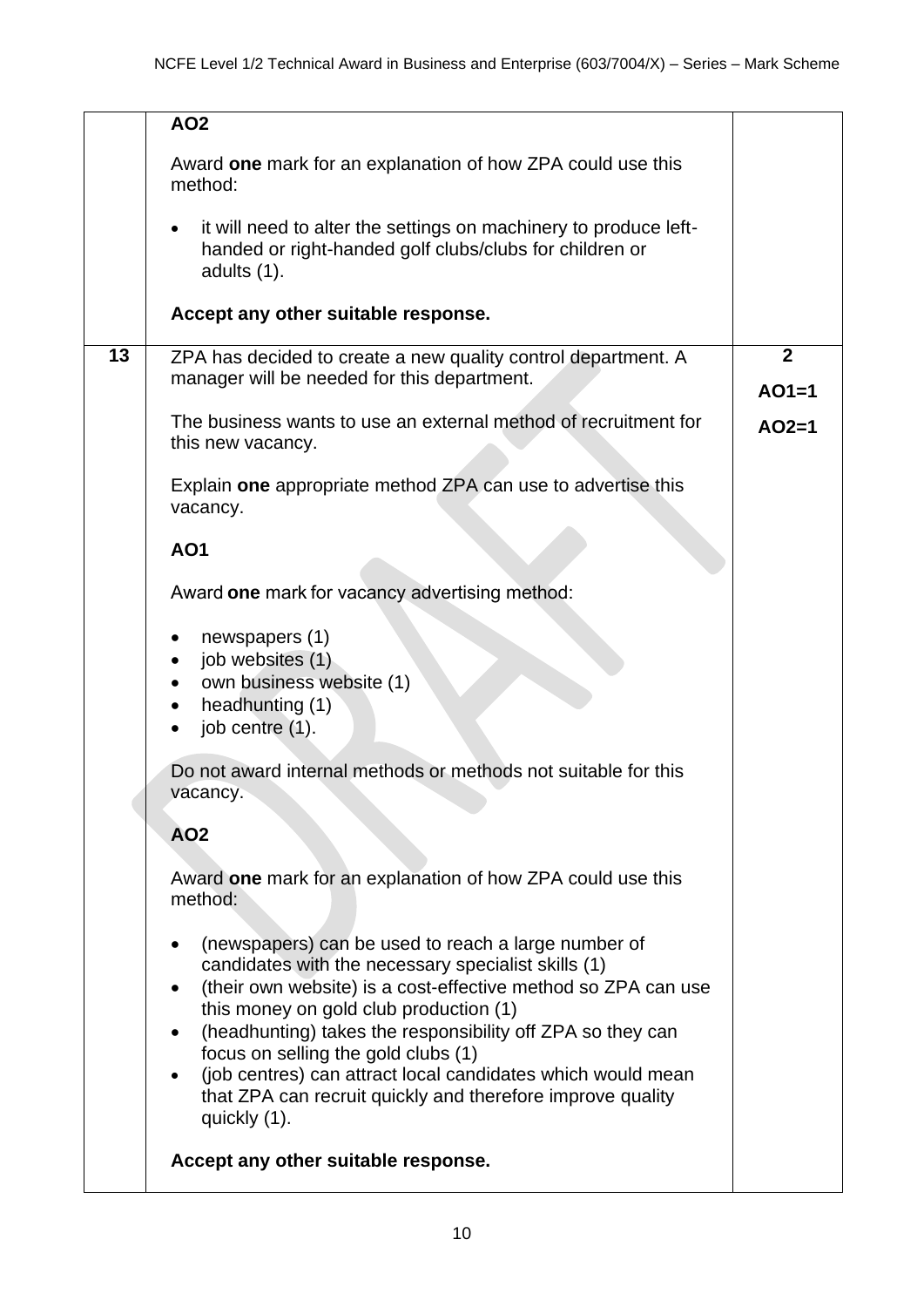| 14 |                                                                                                                                                                                                                                                                             | 4       |
|----|-----------------------------------------------------------------------------------------------------------------------------------------------------------------------------------------------------------------------------------------------------------------------------|---------|
|    | ZPA's new quality control department was created following<br>complaints from customers about faulty golf clubs they had                                                                                                                                                    |         |
|    | purchased.                                                                                                                                                                                                                                                                  | $AO1=2$ |
|    |                                                                                                                                                                                                                                                                             | $AO2=2$ |
|    | Explain one advantage and one disadvantage of using a system<br>of quality control.                                                                                                                                                                                         |         |
|    | <b>AO1</b>                                                                                                                                                                                                                                                                  |         |
|    | Award one mark for advantage of quality control:                                                                                                                                                                                                                            |         |
|    | checks on quality at the production stage/at different stages of<br>the production process (1)                                                                                                                                                                              |         |
|    | complaints from customers should be reduced (1).<br>$\bullet$                                                                                                                                                                                                               |         |
|    | Award one mark for disadvantage of quality control:                                                                                                                                                                                                                         |         |
|    | only checks a sample at the end of the production process (1)<br>faulty products identified from checking will need to be thrown<br>away (1).                                                                                                                               |         |
|    | <b>AO2</b>                                                                                                                                                                                                                                                                  |         |
|    | Award one mark for explaining advantage of quality control:                                                                                                                                                                                                                 |         |
|    | which can help the business to achieve its aim of making sure<br>$\bullet$<br>consumers receive quality golf clubs in a crowded market (1)<br>which may increase the business' reputation/increase repeat<br>purchases which is important as the market is competitive (1). |         |
|    | Award one mark for explaining disadvantage of quality control:                                                                                                                                                                                                              |         |
|    | faulty product can still reach consumers which means customer<br>could be lost to one of the many competitor club<br>manufacturers (1)<br>faulty products increase the business cost which would mean<br>that customers are lost to one of the many competitors (1).        |         |
|    | Accept any other suitable response.                                                                                                                                                                                                                                         |         |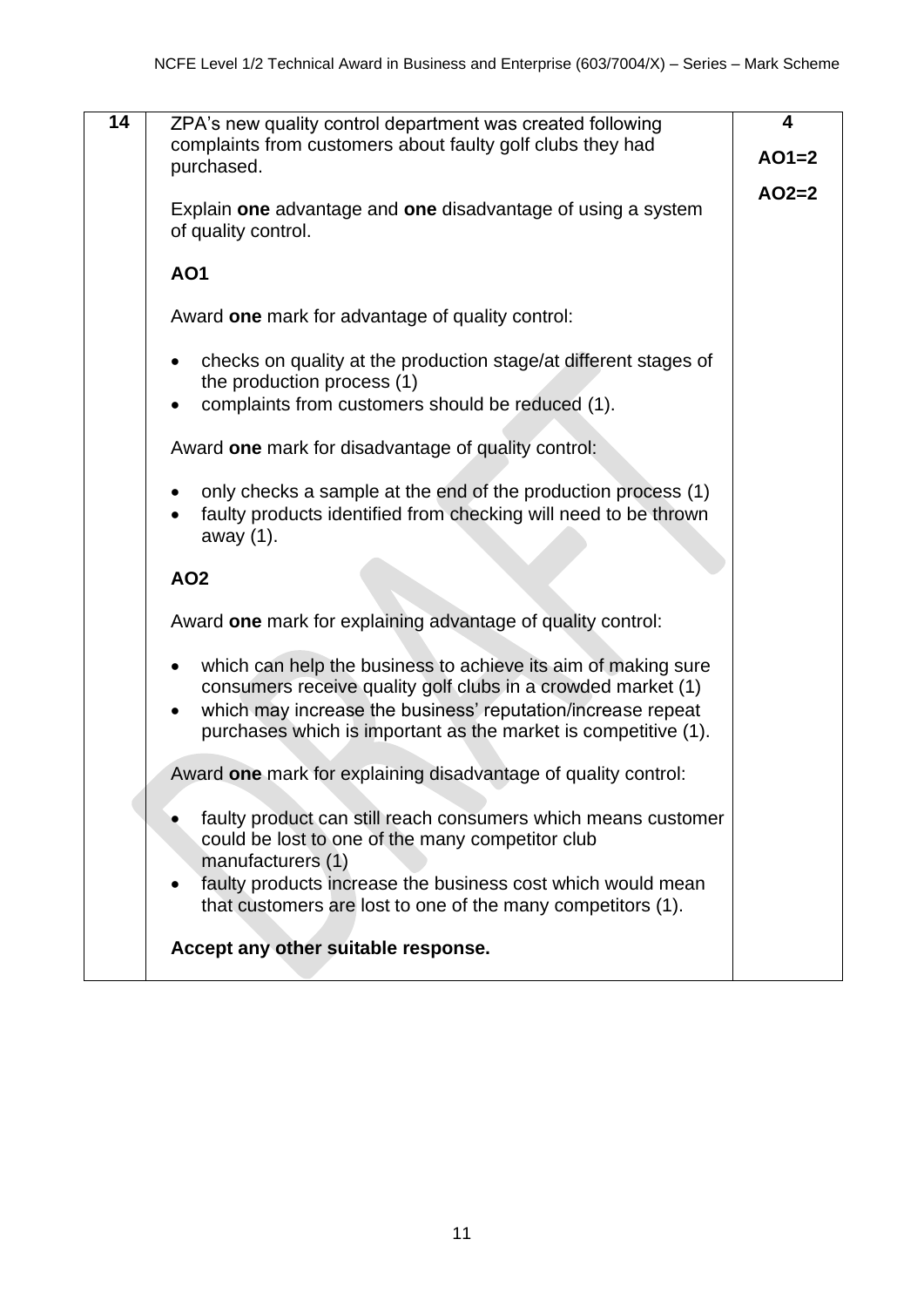| 15 | ZPA buys components from China to manufacture its golf clubs.                                                                                                                                                                                                              | 4       |
|----|----------------------------------------------------------------------------------------------------------------------------------------------------------------------------------------------------------------------------------------------------------------------------|---------|
|    | ZPA plans to introduce a just-in-time (JIT) system of stock control.                                                                                                                                                                                                       | $AO1=2$ |
|    | Explain one advantage and one disadvantage to ZPA from<br>introducing JIT stock control.                                                                                                                                                                                   | $AO2=2$ |
|    | <b>AO1</b>                                                                                                                                                                                                                                                                 |         |
|    | Award one mark for advantage of JIT:                                                                                                                                                                                                                                       |         |
|    | a system of JIT will mean less stocks is held (1)<br>less cash will be tied up in stock (1).                                                                                                                                                                               |         |
|    | Award one mark for disadvantage of JIT:                                                                                                                                                                                                                                    |         |
|    | shortages of raw material may arise (1)<br>may not be able to cater for sudden increases in demand (1).                                                                                                                                                                    |         |
|    | <b>AO2</b>                                                                                                                                                                                                                                                                 |         |
|    | Award one mark for explaining advantage of JIT:                                                                                                                                                                                                                            |         |
|    | this will reduce the space needed for storage and therefore the<br>$\bullet$<br>business can spend money on developing new golfing<br>products (1)                                                                                                                         |         |
|    | this will improve the business' liquidity which could be a<br>$\bullet$<br>problem for a business like ZPA which has lots of<br>competition (1).                                                                                                                           |         |
|    | Award one mark for explaining disadvantage of JIT:                                                                                                                                                                                                                         |         |
|    | there could be delays in delivery from suppliers in China due to<br>distance $(1)$<br>stocks only sufficient for forecasted demands so if there is a<br>spike in demand due to a national figure winning a gold<br>tournament, they would not be able to satisfy this (1). |         |
|    | Accept any other suitable response.                                                                                                                                                                                                                                        |         |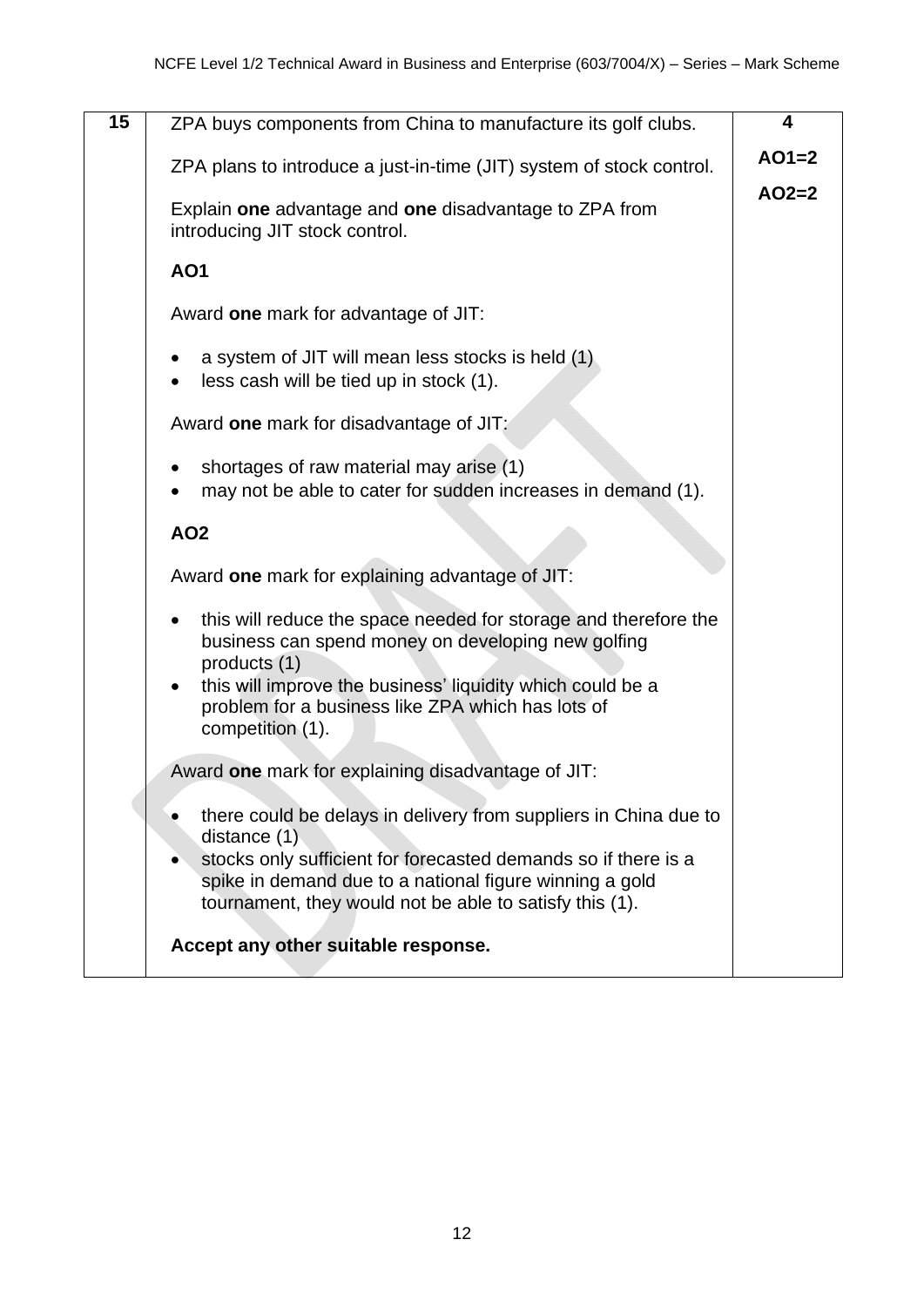| 16 | In 2022, ZPA plans to make changes within its UK factory. Two<br>changes are being considered:                                                                                                                                                                                                                                                                                                                        | 6<br>$AO2=2$ |
|----|-----------------------------------------------------------------------------------------------------------------------------------------------------------------------------------------------------------------------------------------------------------------------------------------------------------------------------------------------------------------------------------------------------------------------|--------------|
|    | provide employees with 1 week's training per year<br>introduce job rotation - every 3 months, employees will work in<br>$\bullet$<br>a different part of the manufacturing process.                                                                                                                                                                                                                                   | $AO3=4$      |
|    | Explain the potential impact of these two changes on employee<br>productivity.                                                                                                                                                                                                                                                                                                                                        |              |
|    | Which change would you recommend? Justify your choice.                                                                                                                                                                                                                                                                                                                                                                |              |
|    | <b>AO2</b>                                                                                                                                                                                                                                                                                                                                                                                                            |              |
|    | Award one mark for explaining how training might impact<br>productivity:                                                                                                                                                                                                                                                                                                                                              |              |
|    | productivity will fall because ZPA's employees will be absent<br>from the new factories while attending training (1)<br>training will make the employee better at their job which will<br>$\bullet$<br>increase productivity, which is important when ZPA sets up the<br>new factories (1).                                                                                                                           |              |
|    | Award one mark for explaining how job rotation might impact<br>productivity:                                                                                                                                                                                                                                                                                                                                          |              |
|    | whilst adapting/learning this new job, they are likely to be less<br>$\bullet$<br>productive so productivity will fall which is a problem as the<br>factories are new and need to be productive as quickly as<br>possible (1)                                                                                                                                                                                         |              |
|    | training will make the employee better at their job which will<br>increase productivity, which is important when ZPA sets up the<br>new factories because they would need to pay back this<br>investment (1).                                                                                                                                                                                                         |              |
|    | AO3                                                                                                                                                                                                                                                                                                                                                                                                                   |              |
|    | Award up to four marks for a justified recommendation:                                                                                                                                                                                                                                                                                                                                                                |              |
|    | ZPA should choose training. Production and therefore<br>$\bullet$<br>productivity will only fall for 1 week per employee per year<br>(1). The employee, once trained, is likely to be more skilled<br>and/or better motivated (1) which will result in an increase in<br>productivity for the other 51 weeks of the year (1), which would<br>result in more revenue and therefore more profit for the<br>business (1) |              |
|    | ZPA should not choose job rotation as this will affect employee<br>$\bullet$<br>productivity 4 times a year (1) and if it takes an employee a<br>week to get up to speed in the new job, then productivity can be<br>affected for 4 weeks a year (1), whereas training only has                                                                                                                                       |              |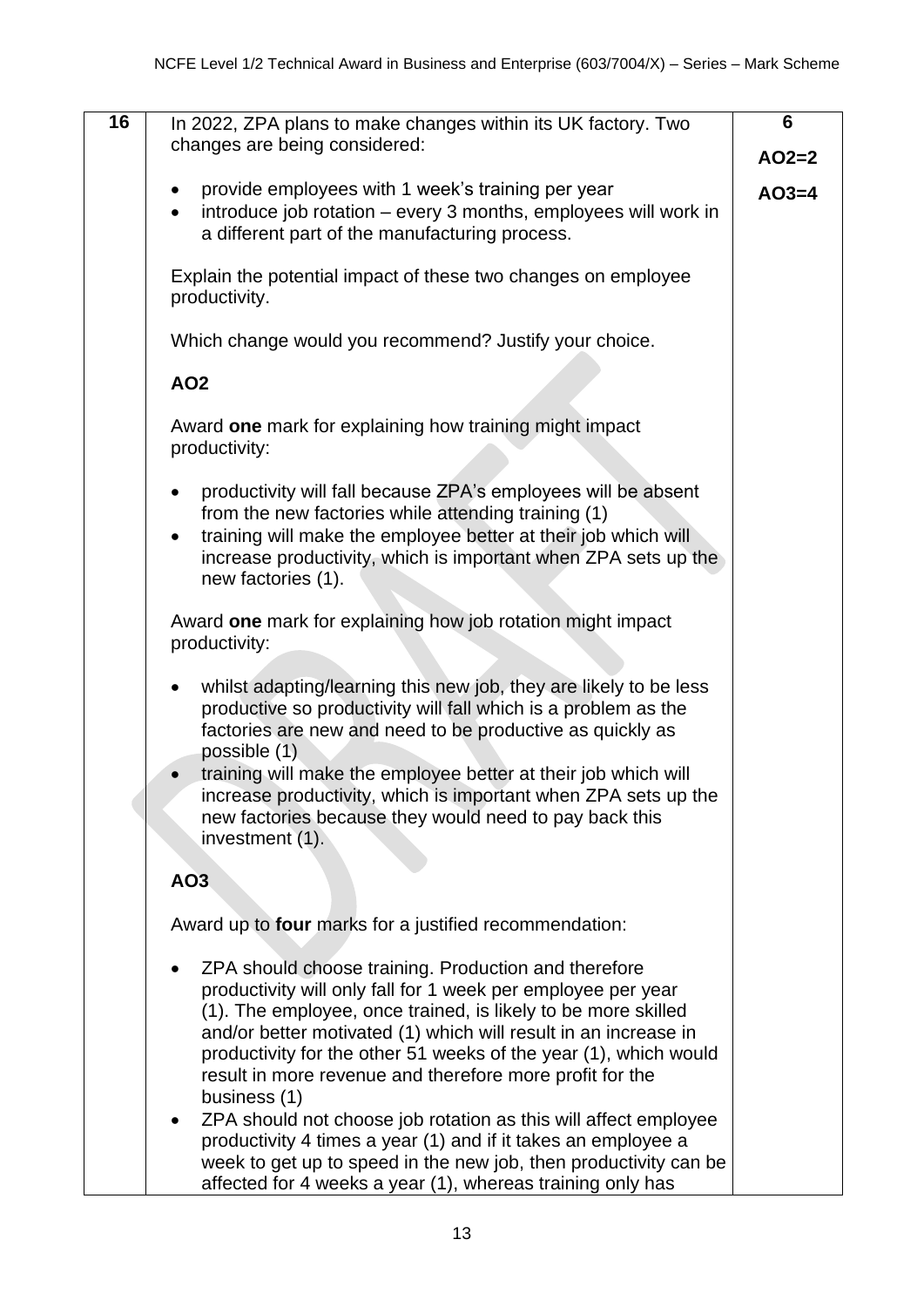a 1 week effect (1) and therefore job rotation will affect the business' revenue in a more negative way (1).

**Accept any other suitable response**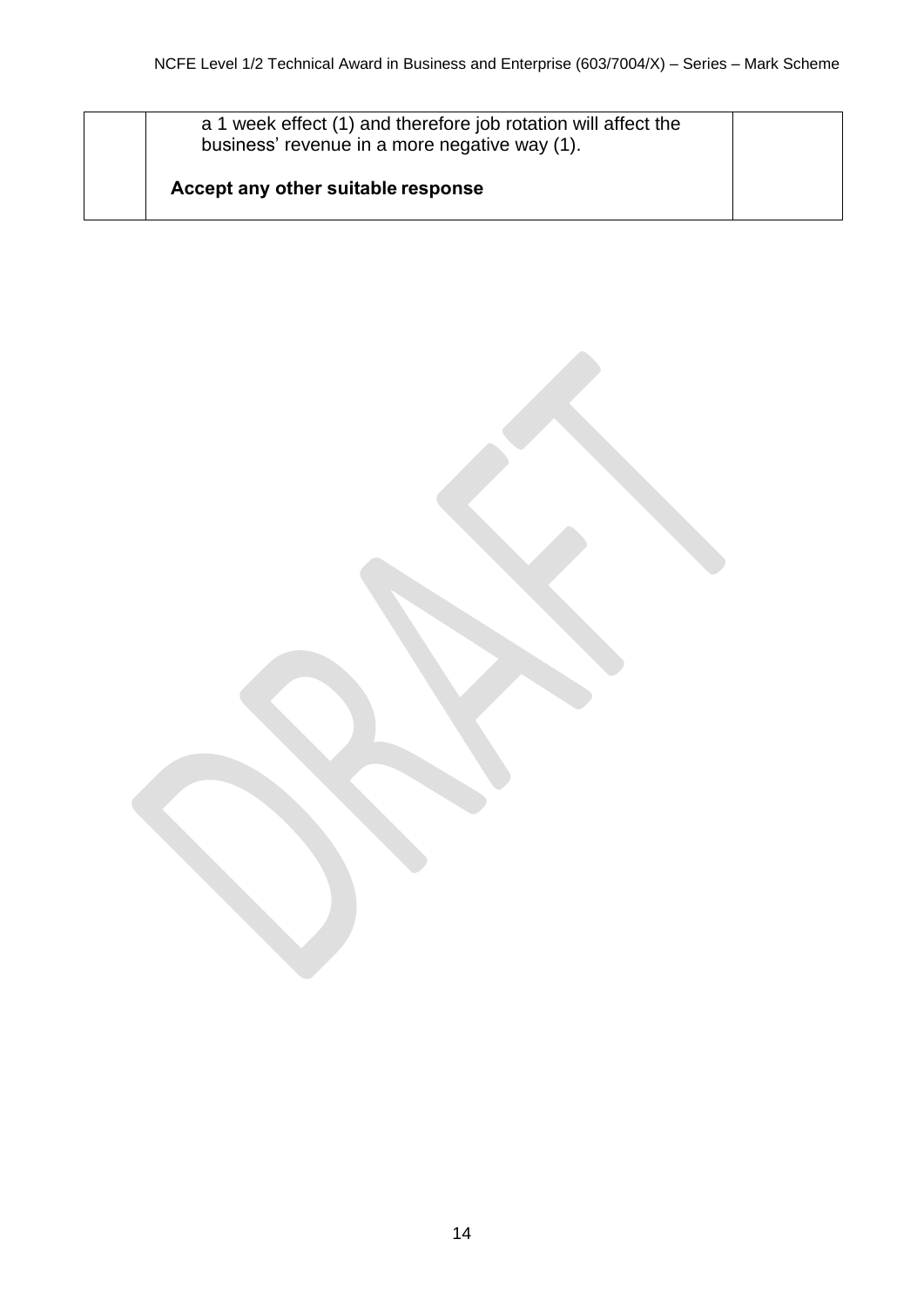### **Section C Total for this section: 22 marks**

| 17              | Select which one of the following would not be found in a cash flow<br>forecast. | 1       |
|-----------------|----------------------------------------------------------------------------------|---------|
|                 | A: Closing balance                                                               | $AO1=1$ |
|                 | <b>B:</b> Opening balance                                                        |         |
|                 | C: Net cash flow                                                                 |         |
|                 | <b>D:</b> Net profit                                                             |         |
|                 | <b>Answer: D (Net profit)</b>                                                    |         |
| $\overline{18}$ | Select which one of the following is an example of an external                   | 1       |
|                 | change that may impact a business.                                               | $AO1=1$ |
|                 | A: An increase in absenteeism amongst the business' workforce                    |         |
|                 | <b>B:</b> An increase in VAT                                                     |         |
|                 | C: The business changes to a flatter organisational structure                    |         |
|                 | D: The business creates a new logo                                               |         |
|                 |                                                                                  |         |
|                 | <b>Answer: B</b> (An increase in VAT)                                            |         |
| 19              | The graph below shows the total revenue and total costs for a                    | 1       |
|                 | business for 2019 and 2020.                                                      |         |
|                 |                                                                                  | $AO2=1$ |
|                 | £1,200,000                                                                       |         |
|                 |                                                                                  |         |
|                 | £1,000,000                                                                       |         |
|                 | Revenue/Costs<br>£800,000                                                        |         |
|                 | £600,000                                                                         |         |
|                 |                                                                                  |         |
|                 | £400,000                                                                         |         |
|                 |                                                                                  |         |
|                 | £200,000                                                                         |         |
|                 | £0                                                                               |         |
|                 | Year                                                                             |         |
|                 | $2019 \equiv 2020$                                                               |         |
|                 |                                                                                  |         |
|                 | Select which one of the following is the profit made by the business             |         |
|                 | in 2020.                                                                         |         |
|                 |                                                                                  |         |
|                 | A: £100,000                                                                      |         |
|                 | <b>B:</b> £150,000                                                               |         |
|                 | C: E250,000                                                                      |         |
|                 | D: £500,000                                                                      |         |
|                 | <b>Answer: C (£250,000)</b>                                                      |         |
|                 |                                                                                  |         |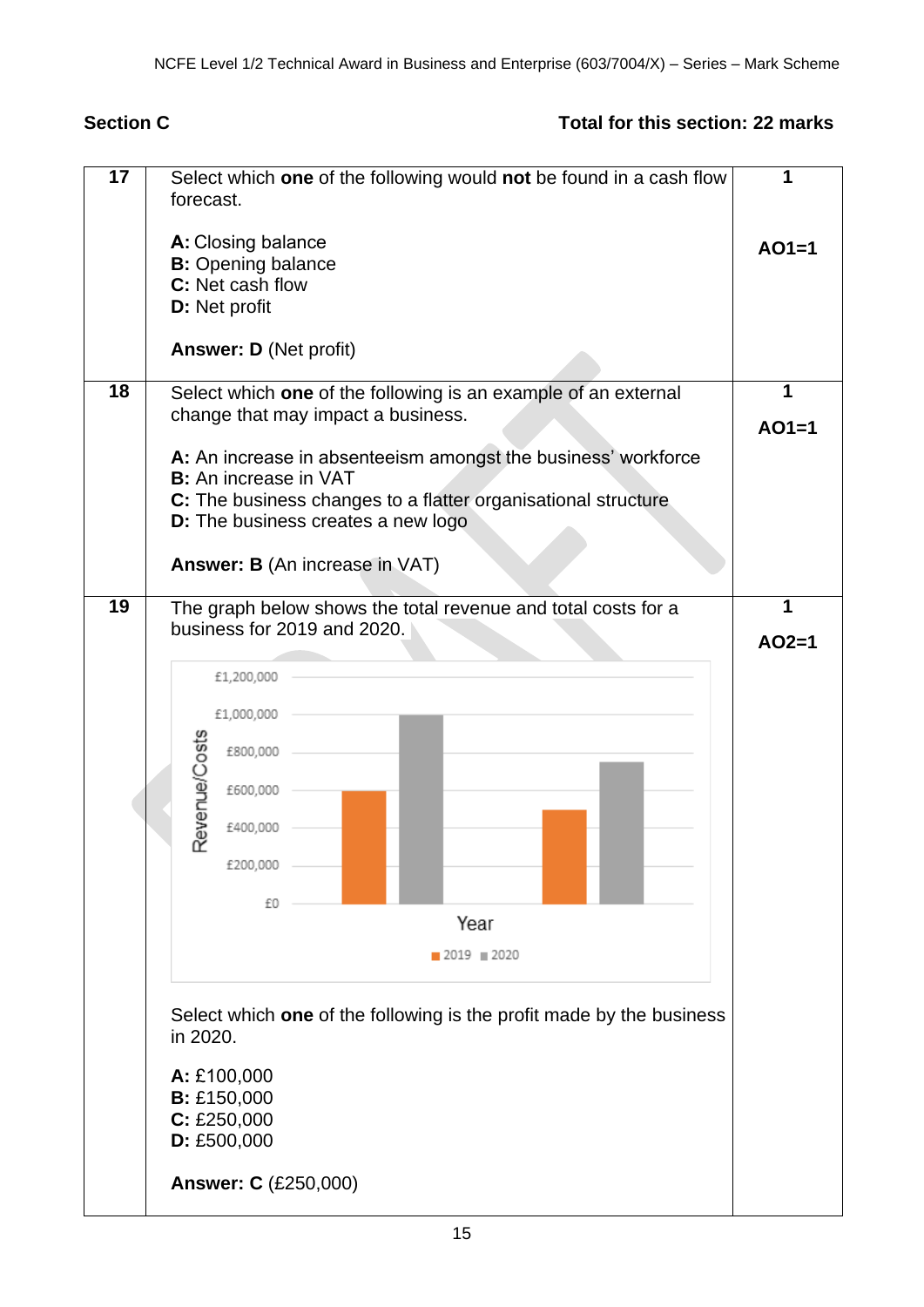| $\overline{20}$ | Describe one benefit to a business from producing a business plan.                                                                                                                                                                                           | $\overline{2}$          |  |  |  |  |  |  |
|-----------------|--------------------------------------------------------------------------------------------------------------------------------------------------------------------------------------------------------------------------------------------------------------|-------------------------|--|--|--|--|--|--|
|                 | Award up to two marks for describing a benefit:                                                                                                                                                                                                              | $AO1=2$                 |  |  |  |  |  |  |
|                 | helps in raising finance (1) as a bank will want to see a<br>business plan as part of the application process for a loan or<br>overdraft (1)<br>informs potential investors (1) which may enable the business<br>to raise finance through a share issue (1). |                         |  |  |  |  |  |  |
|                 | Accept any other suitable response.                                                                                                                                                                                                                          |                         |  |  |  |  |  |  |
| 21              | A business manufactures aluminium water bottles for hikers. The<br>business rents its factory. It has produced a break-even chart for<br>next year.                                                                                                          | $\mathbf{3}$<br>$AO2=3$ |  |  |  |  |  |  |
|                 | Costs & Revenues<br>300 000                                                                                                                                                                                                                                  |                         |  |  |  |  |  |  |
|                 | <b>Total Revenue</b><br>250000-                                                                                                                                                                                                                              |                         |  |  |  |  |  |  |
|                 | 200 000-<br><b>Total Costs</b>                                                                                                                                                                                                                               |                         |  |  |  |  |  |  |
|                 | 150000-                                                                                                                                                                                                                                                      |                         |  |  |  |  |  |  |
|                 | $100000 -$<br><b>Total Fixed Costs</b>                                                                                                                                                                                                                       |                         |  |  |  |  |  |  |
|                 | 50000                                                                                                                                                                                                                                                        |                         |  |  |  |  |  |  |
|                 | 10000<br>5000<br>15000<br>20000<br>25 000 Output                                                                                                                                                                                                             |                         |  |  |  |  |  |  |
|                 | The business has forecast sales for next year of 25,000 bottles.<br>Shortly after producing this break-even chart the business<br>discovered:                                                                                                                |                         |  |  |  |  |  |  |
|                 | the annual rent for its factory would increase by £5,000 next<br>year<br>the aluminium supplier is raising its prices by 20%.                                                                                                                                |                         |  |  |  |  |  |  |
|                 | Explain how the increase in the rent of the factory and the<br>increase in aluminium prices will affect the break-even chart the<br>business has produced.                                                                                                   |                         |  |  |  |  |  |  |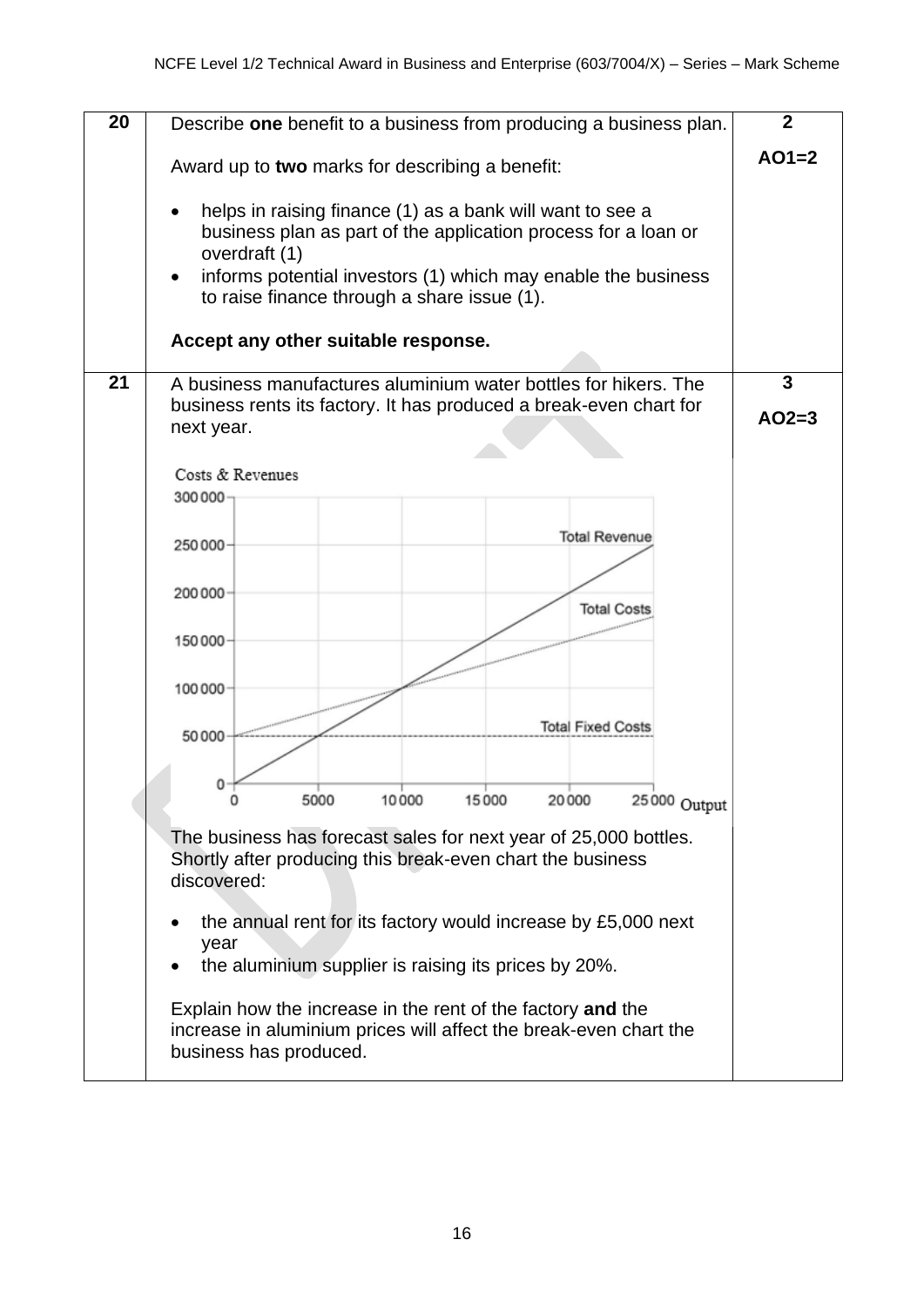|                 | Award up to three AO3 marks for an explanation as to how the two<br>factors will affect break-even:                                                                                                                                                                                                                                                                                                                                                                                                                                |         |
|-----------------|------------------------------------------------------------------------------------------------------------------------------------------------------------------------------------------------------------------------------------------------------------------------------------------------------------------------------------------------------------------------------------------------------------------------------------------------------------------------------------------------------------------------------------|---------|
|                 | the increase in rent will increase the total fixed costs by £5,000<br>$\bullet$<br>to £55,000 (1) shifting the total cost line upwards (1)<br>the increase in aluminium prices will increase the cost of<br>$\bullet$<br>making a bottle (1) and therefore the total costs will become<br>steeper/have an increased gradient (1)<br>the increases in total costs will increase the break-even level of<br>$\bullet$<br>output from its current level of 10,000 units (1) and reduce its<br>margin of safety from 15,000 units (1). |         |
|                 | N.B. Learners can be awarded two marks for explanation of<br>either point and further mark for explanation of the second point.<br>If only one point considered a maximum of two marks can be<br>awarded.                                                                                                                                                                                                                                                                                                                          |         |
|                 | Accept any other suitable response.                                                                                                                                                                                                                                                                                                                                                                                                                                                                                                |         |
| $\overline{22}$ | Explain one advantage and one disadvantage of external growth.                                                                                                                                                                                                                                                                                                                                                                                                                                                                     | 4       |
|                 | <b>AO1</b>                                                                                                                                                                                                                                                                                                                                                                                                                                                                                                                         | $AO1=2$ |
|                 | Award one mark for knowledge of identifying an advantage of<br>external growth:                                                                                                                                                                                                                                                                                                                                                                                                                                                    | $AO3=2$ |
|                 | external growth is likely to be quicker (1)<br>there may be an existing customer base in the business taken<br>over $(1)$ .                                                                                                                                                                                                                                                                                                                                                                                                        |         |
|                 | Award one mark for knowledge of identifying a disadvantage of<br>external growth:                                                                                                                                                                                                                                                                                                                                                                                                                                                  |         |
|                 | finance will need to be raised (1)<br>some of the businesses taken over may have different values<br>or objectives (1).                                                                                                                                                                                                                                                                                                                                                                                                            |         |
|                 | AO3                                                                                                                                                                                                                                                                                                                                                                                                                                                                                                                                |         |
|                 | Award one mark for explaining the stated advantage of external<br>growth:                                                                                                                                                                                                                                                                                                                                                                                                                                                          |         |
|                 | a business can take over other businesses, change their brand<br>name and have them operating quickly (1)<br>external growth will reduce the advertising expenditure needed<br>$\bullet$<br>to create awareness (1).                                                                                                                                                                                                                                                                                                               |         |
|                 | Award one mark for explaining the stated disadvantage of external<br>growth:                                                                                                                                                                                                                                                                                                                                                                                                                                                       |         |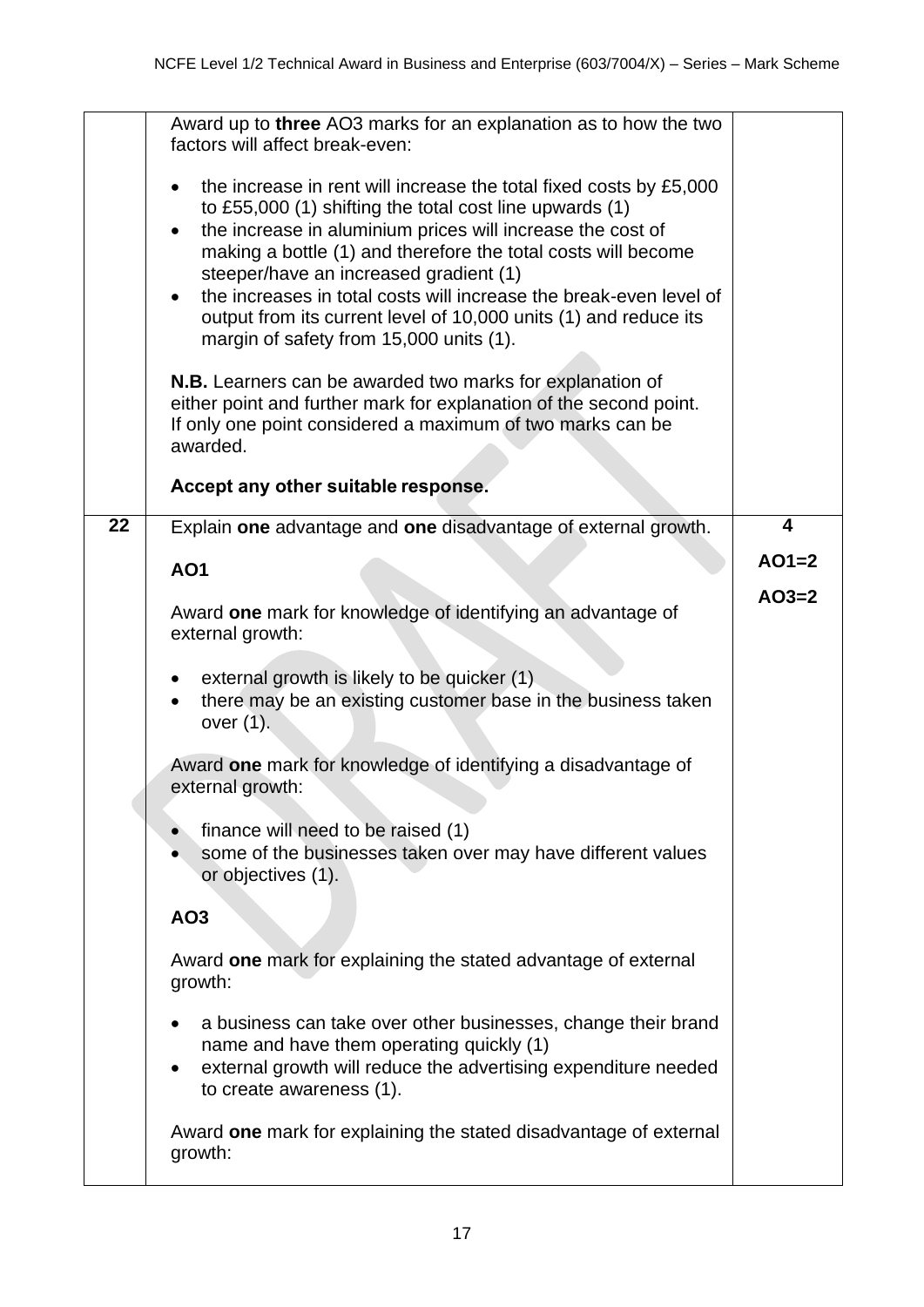|    | a business may not have retained profits to provide the funds<br>for a takeover of a rival (1)                                     |         |
|----|------------------------------------------------------------------------------------------------------------------------------------|---------|
|    | if a business takes over another, there could be a culture                                                                         |         |
|    | clash which would reduce efficiency (1).                                                                                           |         |
|    |                                                                                                                                    |         |
|    | Accept any other suitable response.                                                                                                |         |
| 23 | In the UK, Cinema View PLC has four regional directors. In                                                                         | 4       |
|    | France, there is one regional director. Managers of each cinema<br>report to their regional manager. Cinema View PLC advertises on | $AO1=2$ |
|    | television and on social media.                                                                                                    | $AO2=2$ |
|    |                                                                                                                                    |         |
|    | Explain two economies of scale that Cinema View PLC could<br>benefit from if it increases in scale from 100 to 140 cinemas.        |         |
|    | <b>AO1</b>                                                                                                                         |         |
|    | Award up to two marks for identifying economies of scale:                                                                          |         |
|    | purchasing economies (1)                                                                                                           |         |
|    | marketing economies (1)                                                                                                            |         |
|    | financial economies (1)                                                                                                            |         |
|    | technical economies (1).                                                                                                           |         |
|    | <b>AO2</b>                                                                                                                         |         |
|    | Award up to two marks for explaining economies of scale:                                                                           |         |
|    | buying in larger amounts of confectionary will allow the<br>business to receive a discount which will reduce the unit<br>costs(1)  |         |
|    | will not necessitate any increase in advertising expenditure as<br>the new cinemas will be covered by existing TV advertising and  |         |
|    | advertisements on social media (1)                                                                                                 |         |
|    | as a bigger business, Cinema View PLC may be able to<br>negotiate more favourable interest rates on any                            |         |
|    | loans/overdrafts it takes out, which reduces finance costs (1)                                                                     |         |
|    | the business online booking system can be used to take<br>$\bullet$                                                                |         |
|    | bookings for the extra cinemas (1).                                                                                                |         |
|    |                                                                                                                                    |         |
|    | Award any other suitable response.                                                                                                 |         |
| 24 | Cinema View PLC has 90 cinemas in the UK and 10 in France.                                                                         | 6       |
|    | The directors of Cinema View PLC have identified two challenges                                                                    | $AO1=2$ |
|    | the business faces:                                                                                                                | $AO2=2$ |
|    |                                                                                                                                    |         |
|    | 1. a significant increase in the use of streaming by households                                                                    | $AO3=2$ |
|    | using services such as Netflix, Amazon Prime and BBC iPlayer<br>2. a rival cinema chain in France has closed its cinemas in the    |         |
|    | cities in which Cinema View PLC operates.                                                                                          |         |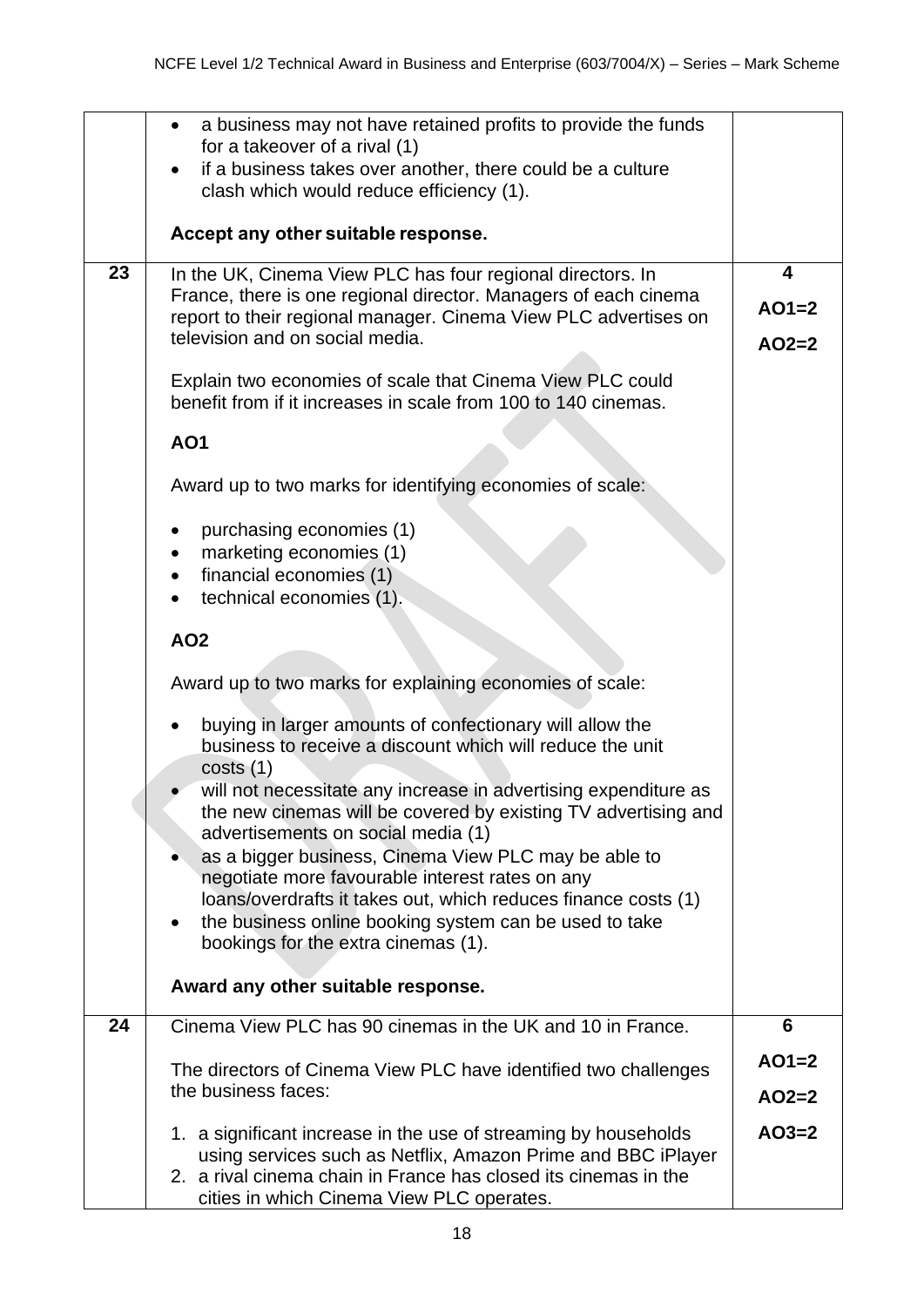Analyse the potential impact on Cinema View PLC from these two challenges.

Which challenge is likely to have the most impact on Cinema View PLC?

Justify your choice.

#### **AO1**

Award **one** mark for knowledge of the impact of the increase in the use of streaming:

• a fall in demand for cinema tickets (1) increased price competition within the cinema industry (1) • the closure of some Cinema View PLC cinemas (1).

Award **one** mark for knowledge of the impact of the closure of a rival cinema chain in France:

increased sales for Cinema View PLC's cinemas in those 10 cities (1) may enable Cinema View PLC to raise its prices (1).

#### **AO2**

Award **one** mark for explaining the identified impact on Cinema View PLC:

• could be a reduction in Cinema View PLC's sales revenue/reduction in business profit (1)

• rival cinemas may cut prices to increase ticket sales which Cinema View PLC may also have to adopt (1)

some cinemas may become uneconomic/loss-making (1).

Award **one** mark for explaining the identified impact on Cinema View PLC:

• there could be an increase in the sales revenue from the French region overall (1)

• there could be an improvement in the profit margins in Cinema View PLC's French cinemas (1).

**AO3**

Award up to **two** marks for analysis and a justified recommendation:

• increased streaming will have the greater impact as this will affect all of Cinema View PLC's cinemas in the UK (1) and is likely to result in a significant fall in tickets sales. The change in the French market,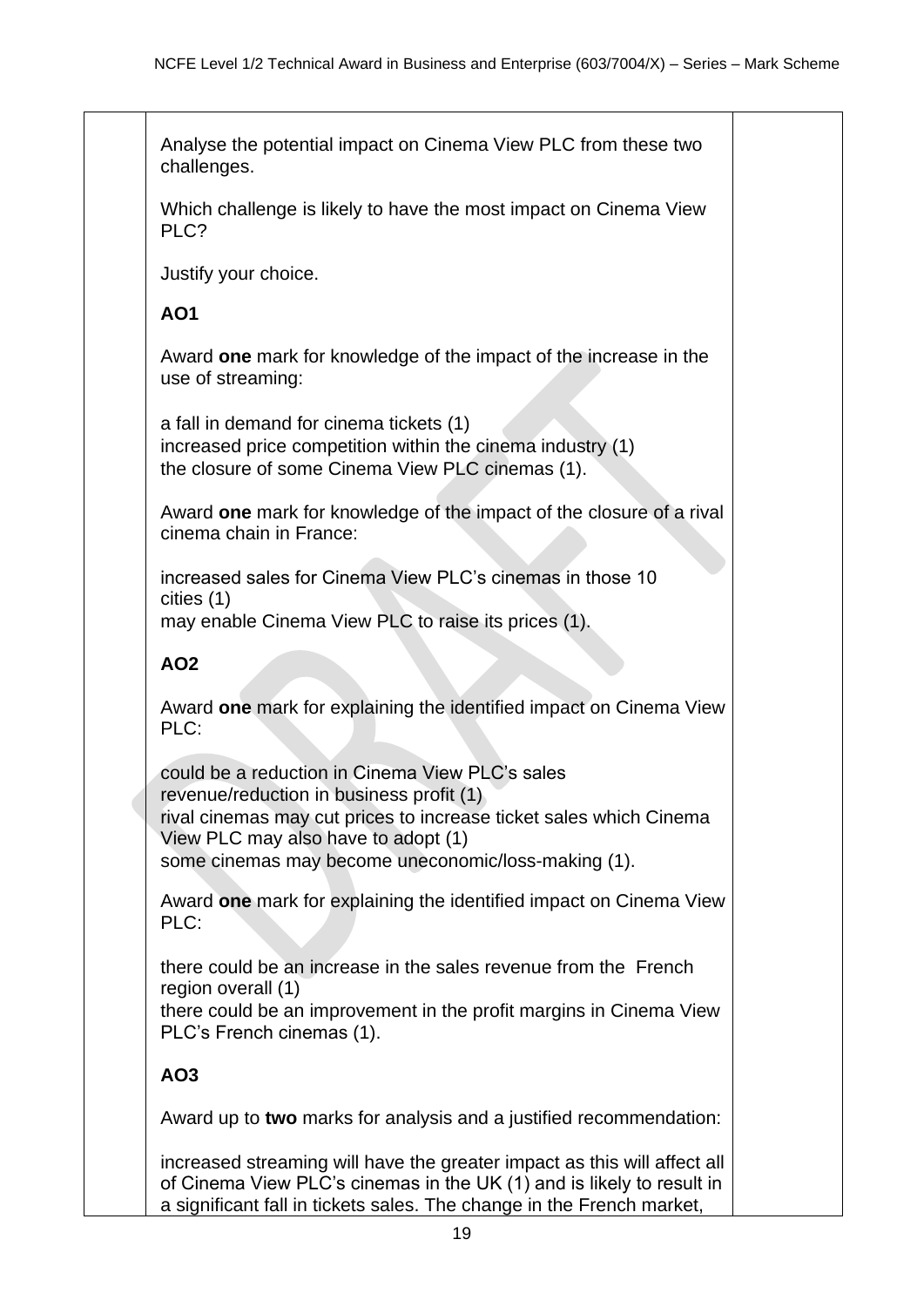whilst welcome, will only affect 10 Cinema View PLC cinemas, not the 90 in the UK, and is unlikely to offset the fall in revenue in the UK (1).

**Accept any other suitable response.**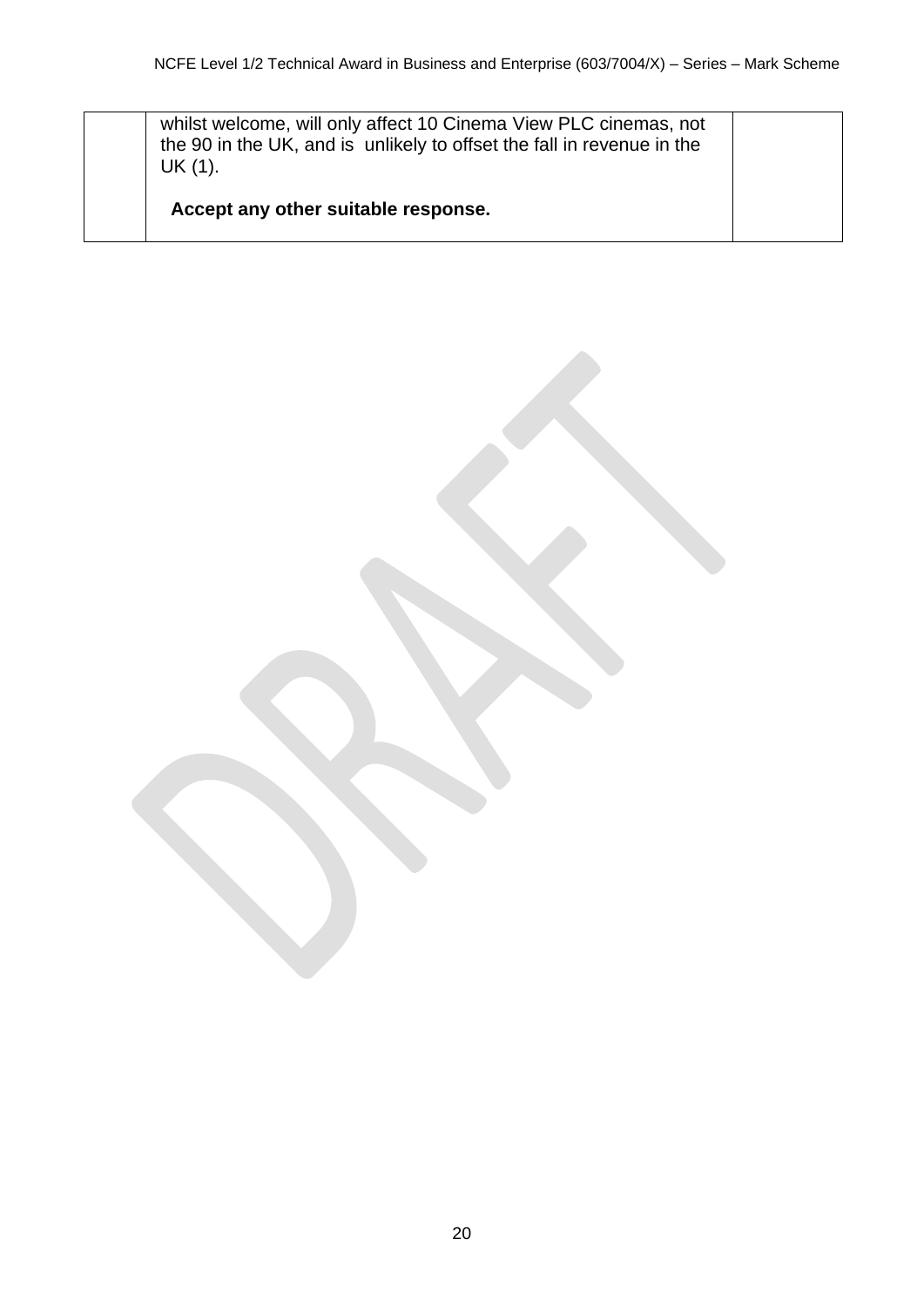### **Section D** Total for this section: 18 marks

| 25 |                                                                                                                                                  | Clodagh Ltd is a sign writing business. It employs eight highly skilled<br>graphic designers.                          | 9                  |  |  |  |  |
|----|--------------------------------------------------------------------------------------------------------------------------------------------------|------------------------------------------------------------------------------------------------------------------------|--------------------|--|--|--|--|
|    |                                                                                                                                                  | The graphic designers are employed on full-time, permanent contracts.                                                  | $AO1=3$<br>$AO2=3$ |  |  |  |  |
|    |                                                                                                                                                  | Clodagh Ltd operates in a very competitive market. Sales are increasing<br>year on year.                               | $AO3=3$            |  |  |  |  |
|    | Clodagh Ltd plans to recruit two additional graphic designers later this<br>year.                                                                |                                                                                                                        |                    |  |  |  |  |
|    | posts:                                                                                                                                           | Two options are being considered for the contracts for these two new                                                   |                    |  |  |  |  |
|    | option 1: fixed-term contracts – the finance director favours this option<br>option 2: permanent contacts - the HR directors favour this option. |                                                                                                                        |                    |  |  |  |  |
|    |                                                                                                                                                  | Analyse the options available to Clodagh Ltd and recommend to Board of<br>Directors which option should be taken.      |                    |  |  |  |  |
|    |                                                                                                                                                  | Justify your recommendation.                                                                                           |                    |  |  |  |  |
|    | <b>Marks</b>                                                                                                                                     | <b>Description</b>                                                                                                     |                    |  |  |  |  |
|    | $7 - 9$                                                                                                                                          | AO3: Excellent analysis of employment contracts that                                                                   |                    |  |  |  |  |
|    |                                                                                                                                                  | is comprehensive and highly relevant. Supported                                                                        |                    |  |  |  |  |
|    |                                                                                                                                                  | with excellent justifications that are comprehensive and highly<br>detailed.                                           |                    |  |  |  |  |
|    |                                                                                                                                                  | AO2: Excellent application of knowledge and understanding                                                              |                    |  |  |  |  |
|    |                                                                                                                                                  | of how employment contract choices can affect Clodagh Ltd that                                                         |                    |  |  |  |  |
|    |                                                                                                                                                  | is comprehensive and highly detailed and highly relevant to<br>the question.                                           |                    |  |  |  |  |
|    |                                                                                                                                                  |                                                                                                                        |                    |  |  |  |  |
|    |                                                                                                                                                  | AO1: Excellent recall of knowledge and employment<br>contracts that is comprehensive. Subject specific terminology     |                    |  |  |  |  |
|    |                                                                                                                                                  | is used consistently throughout.                                                                                       |                    |  |  |  |  |
|    | $4 - 6$                                                                                                                                          | AO3: Good analysis of employment contracts that is detailed                                                            |                    |  |  |  |  |
|    |                                                                                                                                                  | contracts that is detailed and mostly relevant. Supported                                                              |                    |  |  |  |  |
|    |                                                                                                                                                  | with good justifications that are detailed.                                                                            |                    |  |  |  |  |
|    |                                                                                                                                                  |                                                                                                                        |                    |  |  |  |  |
|    |                                                                                                                                                  | AO2: Good application of knowledge and understanding of<br>how employment contract choices can affect Clodagh Ltd that |                    |  |  |  |  |
|    |                                                                                                                                                  | is detailed and mostly relevant to the question.                                                                       |                    |  |  |  |  |
|    |                                                                                                                                                  | AO1: Good recall of knowledge and understanding of                                                                     |                    |  |  |  |  |
|    |                                                                                                                                                  | employment contracts that is <b>mostly detailed</b> . Subject specific                                                 |                    |  |  |  |  |
|    |                                                                                                                                                  | terminology is used, but not always consistently.                                                                      |                    |  |  |  |  |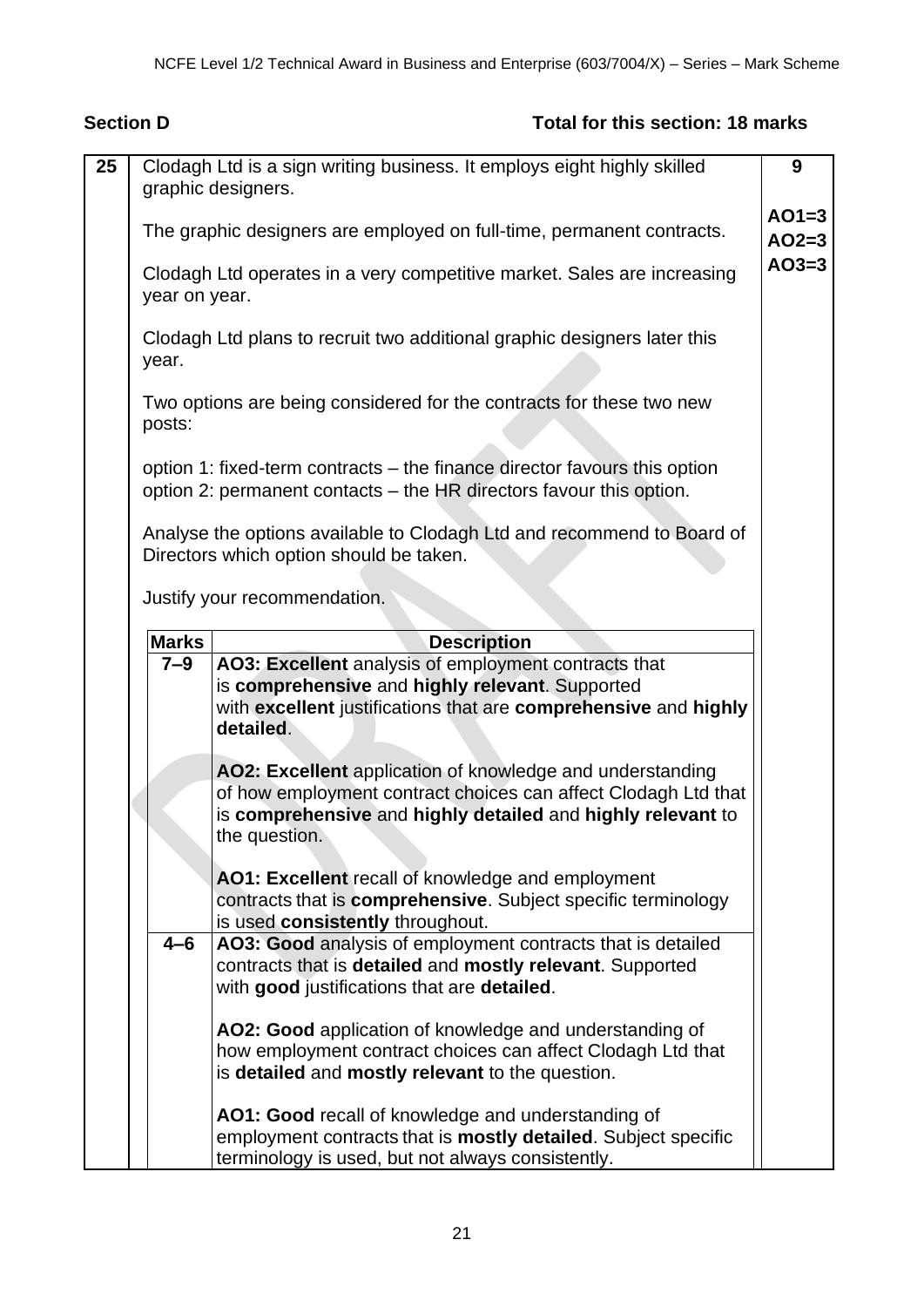|  | <b>1–3</b>   AO3: Limited analysis of employment contracts. Supported |
|--|-----------------------------------------------------------------------|
|  | with limited justifications that have minimal detail and              |
|  | are mostly superficial.                                               |

**AO2: Limited** application of knowledge and understanding of how employment contract choices can affect Clodagh Ltd that has **minimal detail** and are **mostly superficial**, with **minimal relevance** to the question.

**AO1: Limited** recall of knowledge and understanding of employment contracts that has **minimal detail**. Subject specific terminology is often **inappropriate**, and a lack of understanding is evident.

**0** No relevant material. 

**It is not a requirement that the learner formulate a response specifically against each assessment objective as laid out in the indicative content (IC).**

**A learner's demonstration of recall (AO1) and application (AO2) of knowledge and understanding can be implied through the learner's ability to analyse the question topic required of AO3.**

**Indicative content**

**AO1**

**Learners will recall knowledge and understanding of employment contracts that may include the following:**

- fixed-term contracts have the benefit that when the term is complete, the business can decide not to renew the contract
- can be useful if the rise in demand for the business products has not been maintained.

#### **AO2**

**Learners will apply knowledge and understanding of how Clodagh Ltd could recruit a new staff member that may include the following:**

- it also allows the business to consider how well the designer had performed
- it allows them to hire a better prospect for the future if they were at all dissatisfied with designer's work
- permanent contracts avoid this issue but reduce the business flexibility
- as the business is operating in a very competitive market, it will need the best designers it can attract, and the best candidates may only apply if permanent contracts are on offer.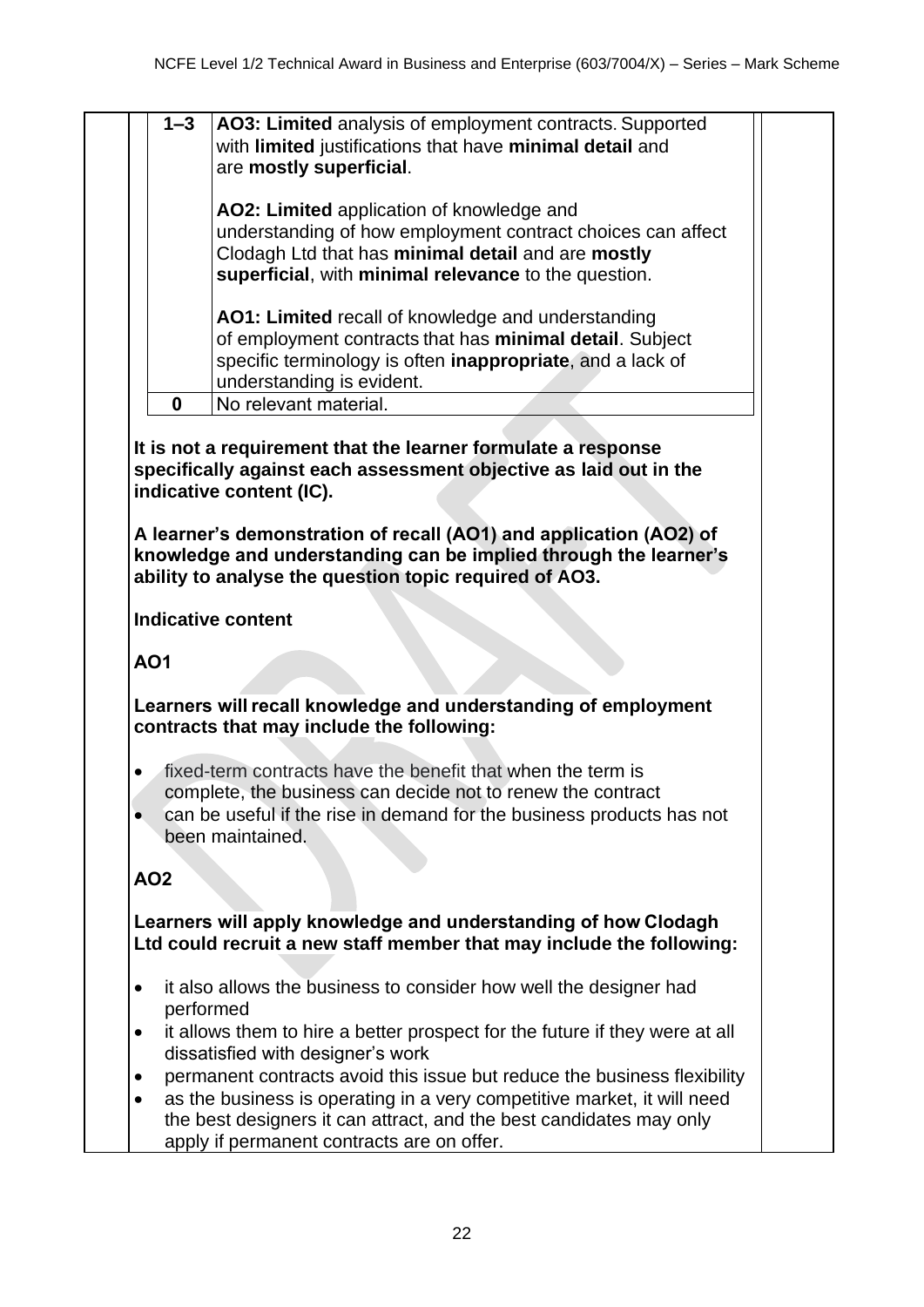|    | AO <sub>3</sub>                                                                                                                                                                                                                                                                                                                                                                                                                                                                                                                                                                                                                                                                                                                                                                                                                                                                                                                                                                                                                                                                                                                                                                                                                                                                                                                                                                                            |         |
|----|------------------------------------------------------------------------------------------------------------------------------------------------------------------------------------------------------------------------------------------------------------------------------------------------------------------------------------------------------------------------------------------------------------------------------------------------------------------------------------------------------------------------------------------------------------------------------------------------------------------------------------------------------------------------------------------------------------------------------------------------------------------------------------------------------------------------------------------------------------------------------------------------------------------------------------------------------------------------------------------------------------------------------------------------------------------------------------------------------------------------------------------------------------------------------------------------------------------------------------------------------------------------------------------------------------------------------------------------------------------------------------------------------------|---------|
|    | Learners will analyse and evaluate employment contracts that may<br>include the following:                                                                                                                                                                                                                                                                                                                                                                                                                                                                                                                                                                                                                                                                                                                                                                                                                                                                                                                                                                                                                                                                                                                                                                                                                                                                                                                 |         |
|    | under fixed-term contracts, there would be no redundancy costs<br>$\bullet$<br>payable to the designer(s), which reduces financial expenditure<br>by offering fixed-term contracts rather than permanent contracts, the<br>$\bullet$<br>business may find the pool of applicants is reduced<br>highly skilled designers may want permanent contracts as they want<br>$\bullet$<br>security. If that is the case, the business may not get the highest calibre<br>of candidates and have to appoint a designer with less skills<br>permanent contracts put more pressure on the HR department to recruit<br>$\bullet$<br>a capable candidate as taking disciplinary measures against permanent<br>contract holders can be costly and time consuming<br>if the business is confident that the increase in sales can be maintained,<br>$\bullet$<br>then permanent contracts may be the better option<br>all designers will then be treated the same and so there should not be<br>$\bullet$<br>any feelings within the design teams of unfairness of treatment<br>if the business has real doubts about future sales, then fixed-term<br>$\bullet$<br>contracts are a more sensible short-term solution. In 2 years' time, the<br>future may be more positive and either the fixed-term contract<br>employees can be offered permanent contracts or new vacancies can<br>be advertised on a permanent basis. |         |
| 26 | Accept any other suitable response.<br>Clodagh Ltd will report this year's profit figures in 8 weeks' time.                                                                                                                                                                                                                                                                                                                                                                                                                                                                                                                                                                                                                                                                                                                                                                                                                                                                                                                                                                                                                                                                                                                                                                                                                                                                                                | 9       |
|    | Clodagh Ltd's Board of Directors plan to upgrade the business' printing<br>equipment.                                                                                                                                                                                                                                                                                                                                                                                                                                                                                                                                                                                                                                                                                                                                                                                                                                                                                                                                                                                                                                                                                                                                                                                                                                                                                                                      | $AO1=3$ |
|    | New printing equipment is available which would speed up production.<br>improve print quality and reduce ink costs. The equipment cost £80,000 to                                                                                                                                                                                                                                                                                                                                                                                                                                                                                                                                                                                                                                                                                                                                                                                                                                                                                                                                                                                                                                                                                                                                                                                                                                                          | $AO2=3$ |
|    | purchase.                                                                                                                                                                                                                                                                                                                                                                                                                                                                                                                                                                                                                                                                                                                                                                                                                                                                                                                                                                                                                                                                                                                                                                                                                                                                                                                                                                                                  | $A03=3$ |
|    | Clodagh Ltd has:                                                                                                                                                                                                                                                                                                                                                                                                                                                                                                                                                                                                                                                                                                                                                                                                                                                                                                                                                                                                                                                                                                                                                                                                                                                                                                                                                                                           |         |
|    | a gearing ratio of 45%<br>$\bullet$<br>reduced the prices it charges for signs due to increased competition<br>$\bullet$<br>been profitable for the last 5 years<br>$\bullet$<br>retained net profits of £50,000<br>$\bullet$                                                                                                                                                                                                                                                                                                                                                                                                                                                                                                                                                                                                                                                                                                                                                                                                                                                                                                                                                                                                                                                                                                                                                                              |         |
|    | predicted net profits for this year of £45,000<br>$\bullet$<br>plans to upgrade the rest of its computer network in another years' time<br>$\bullet$<br>at a cost of £75,000.                                                                                                                                                                                                                                                                                                                                                                                                                                                                                                                                                                                                                                                                                                                                                                                                                                                                                                                                                                                                                                                                                                                                                                                                                              |         |
|    | Clodagh Ltd is considering two options to pay for the new printing<br>equipment:                                                                                                                                                                                                                                                                                                                                                                                                                                                                                                                                                                                                                                                                                                                                                                                                                                                                                                                                                                                                                                                                                                                                                                                                                                                                                                                           |         |
|    | a bank loan for £80,000 to be repaid over 3 years<br>use its retained profits.                                                                                                                                                                                                                                                                                                                                                                                                                                                                                                                                                                                                                                                                                                                                                                                                                                                                                                                                                                                                                                                                                                                                                                                                                                                                                                                             |         |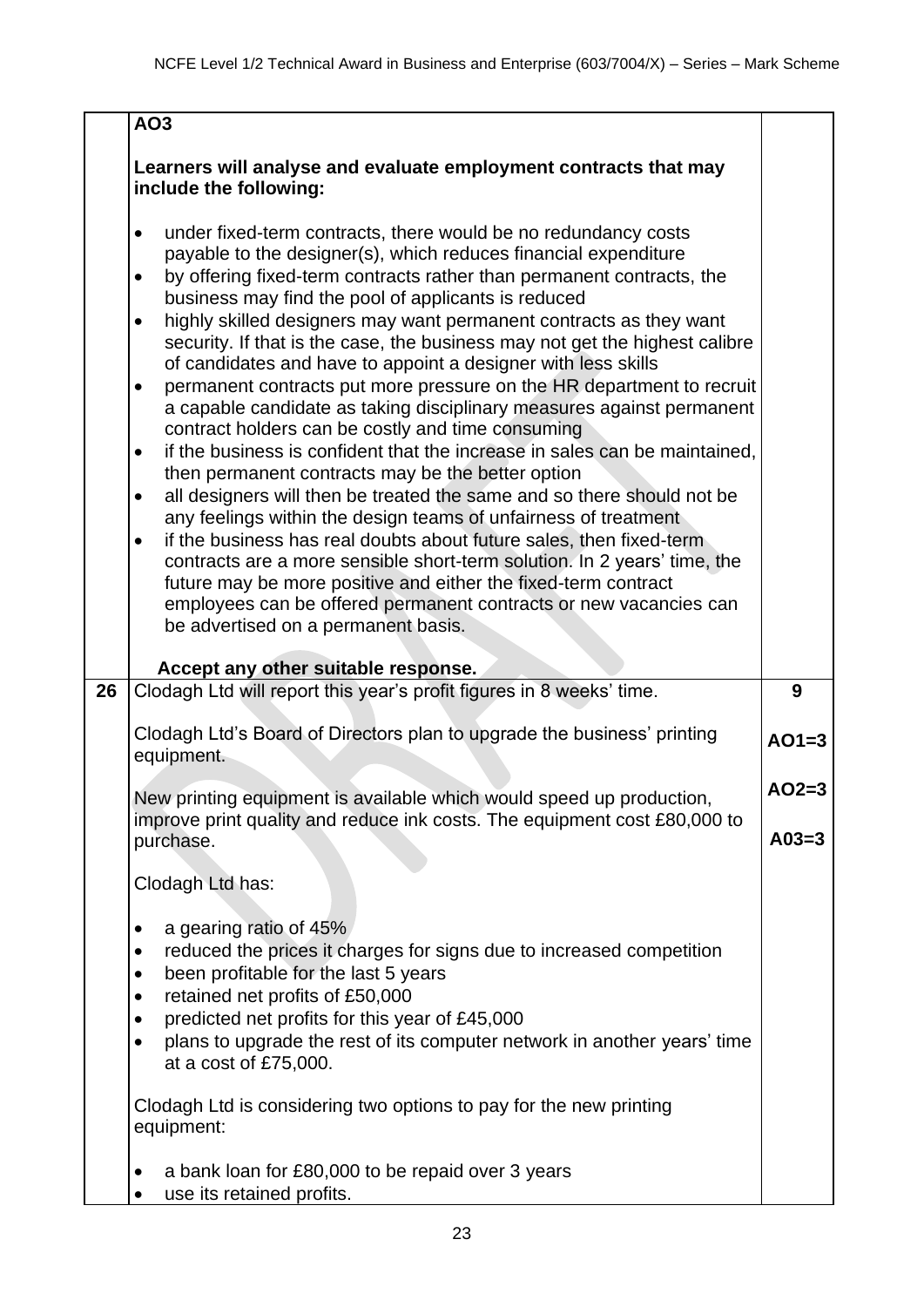| <b>Marks</b> | <b>Description</b>                                                                                                                                                                                                       |
|--------------|--------------------------------------------------------------------------------------------------------------------------------------------------------------------------------------------------------------------------|
| $7 - 9$      | AO3: Excellent evaluation of sources of business<br>finance with excellent justifications that are comprehensive and<br>highly detailed.                                                                                 |
|              | AO2: Excellent application of knowledge and understanding<br>of sources of business finance that is comprehensive<br>and highly detailed and highly relevant to the question.                                            |
|              | AO1: Excellent recall of knowledge and understanding of<br>sources of business finance that is comprehensive. Subject<br>specific terminology is used consistently throughout.                                           |
| $4 - 6$      | AO3: Good evaluation of sources of business finance that is<br>detailed and mostly relevant. Supported with good<br>justifications that are detailed.                                                                    |
|              | AO2: Good application of knowledge and understanding<br>of sources of finance that is detailed and mostly relevant to the<br>question.                                                                                   |
|              | AO1: Good recall of knowledge and understanding of sources of<br>business finance that is mostly detailed. Subject specific<br>terminology is used, but not always consistently.                                         |
| $1 - 3$      | AO3: Limited evaluation of sources of business<br>finance. Supported with limited justifications that<br>have minimal detail and are mostly superficial.                                                                 |
|              | AO2: Limited application of knowledge and<br>understanding of sources of business finance that has minimal<br>detail and are mostly superficial, with minimal relevance to<br>the question.                              |
|              | AO1: Limited recall of knowledge and understanding of sources<br>of business finance that has minimal detail. Subject specific<br>terminology is often <i>inappropriate</i> , and a lack of understanding<br>is evident. |
| $\mathbf 0$  | No relevant material.                                                                                                                                                                                                    |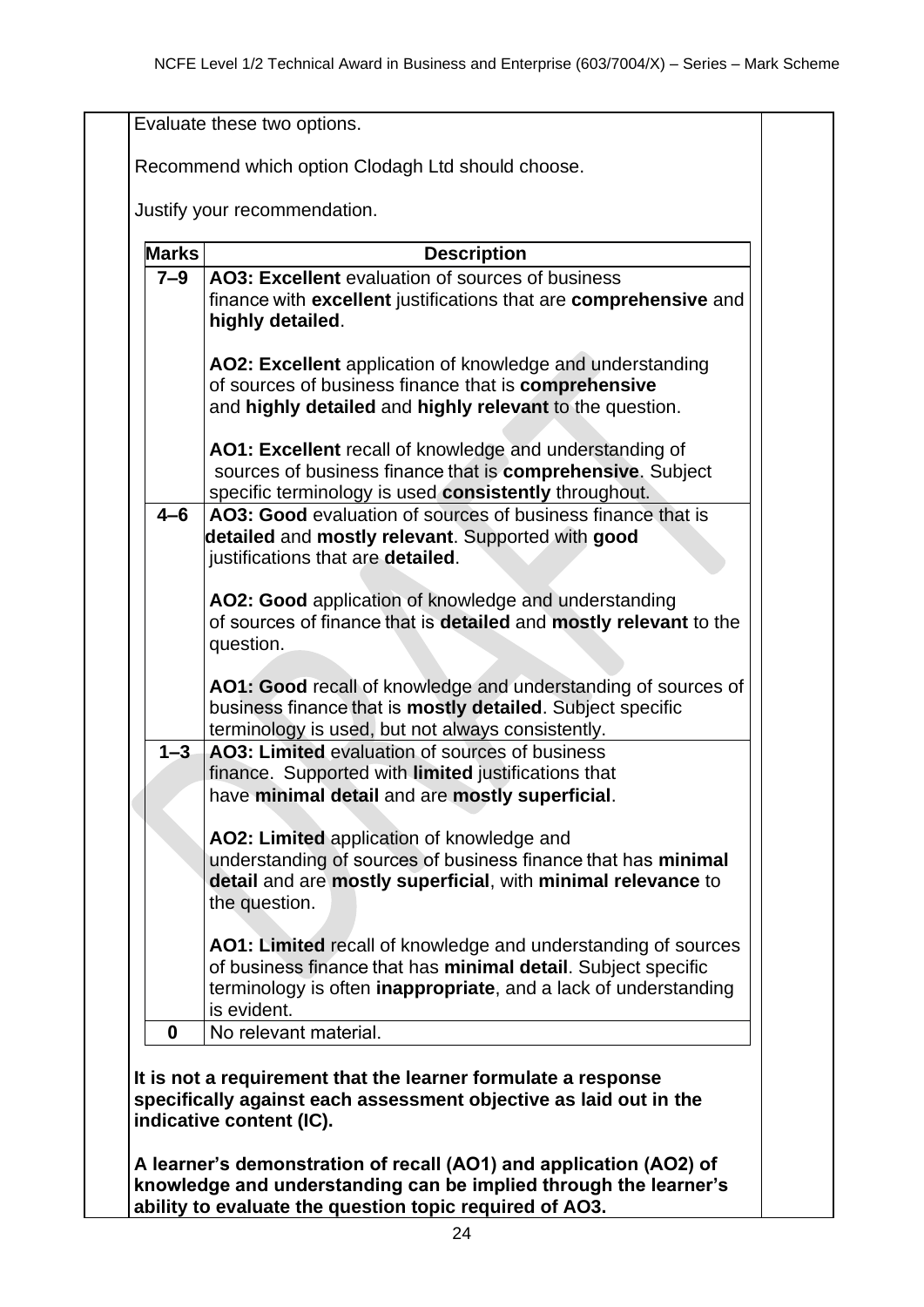#### **Indicative content**

#### **AO1**

#### **Learners will recall knowledge and understanding of sources of finance that may include the following:**

- retained profit is a cheaper option
- with retained profit, no interest charges need to be paid and the business gearing ratio will not increase
- a bank loan would allow the equipment to be bought more quickly as the loans should be able to be arranged quickly.

#### **AO2**

#### **Learners will apply knowledge and understanding of how Clodagh Ltd can purchase new machinery that may include the following:**

- it will be 8 weeks before this year's profit figures are reported, until then the business has insufficient retained profits (£50,000) leaving a £30,000 shortfall
- the business also needs to consider its gearing ratio which is already quite hight at 45% and further bank loans may push it over 50%.

#### **AO3**

#### **Learners will evaluate how sources of finance can be used to purchase assets that may include the following:**

- the predicted profits, if the predictions are correct, will allow the full purchase price to be met and still leave £15,000 net profits that can be distributed as dividends or retained for further internal uses
- the savings the new equipment will make in terms of operating costs may help offset the interest charges should a bank loan be decided upon
- a bank loan could lead to the business being 'highly geared'. This label can make it more difficult to raise further external finances as lenders may see it as too risky to lend to or decide to charge higher rates of interest
- the business needs to consider the future. In 12 months' time, it wants to replace the rest of the computer network, costing £75,000. Unless profits increase next year, then there would not be enough profit to pay for this and a bank loan might not be needed
- I would therefore recommend a split with £40,000 coming from retained profits and a bank loan of £40,000, which will help moderate the increase in the gearing ratio and puts less pressure on the retained profits. This would also allow for the planned replacement of the rest of the computer network at a cost of £75,000 to be met from retained profits.

#### **Accept any other suitable response.**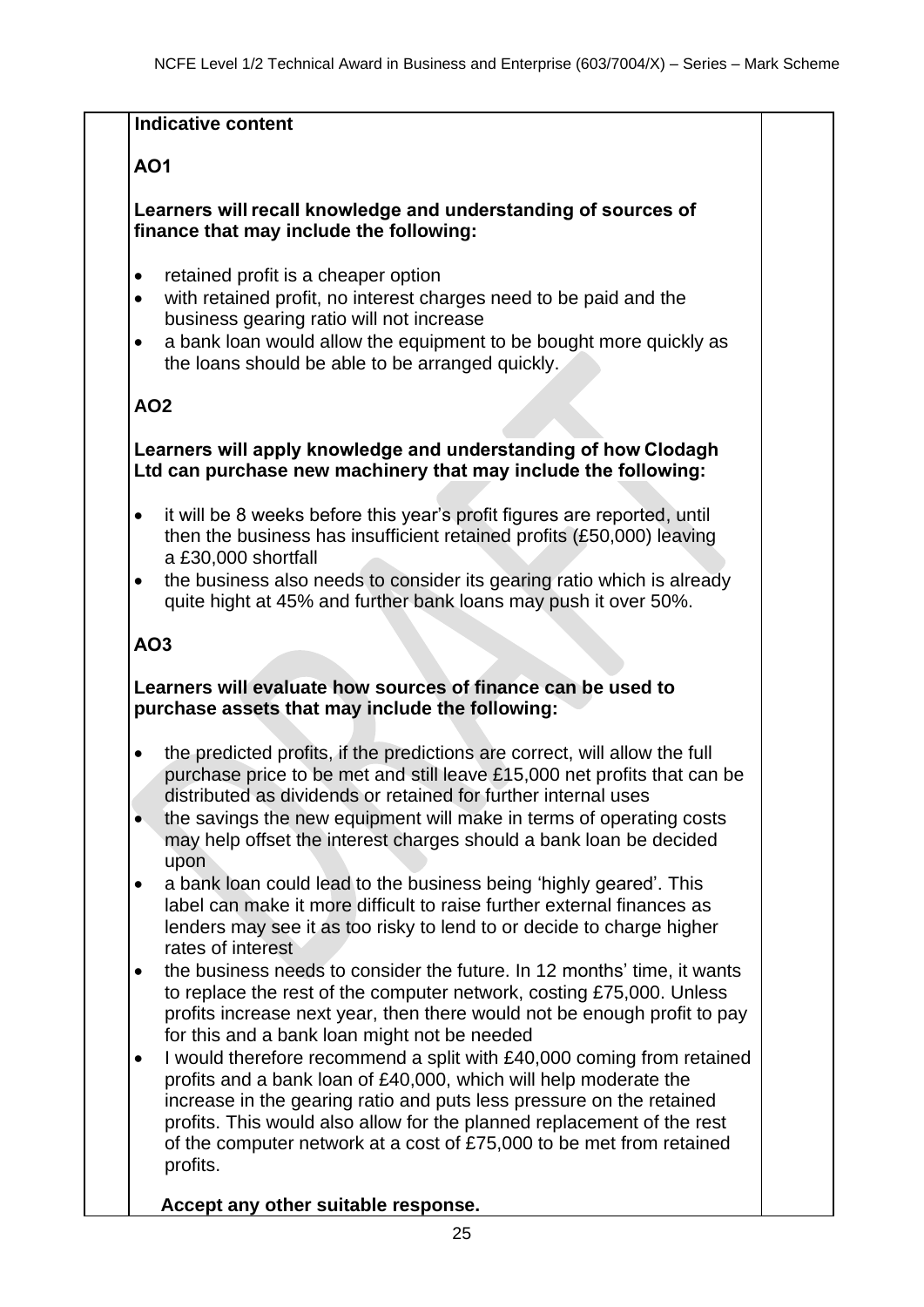# **Assessment Objective Grid**

#### **Section A**

| Question                 | AO1            | AO <sub>2</sub> | AO <sub>3</sub> | Total          |
|--------------------------|----------------|-----------------|-----------------|----------------|
| 1                        | $1*$           |                 |                 | 1              |
| $\overline{2}$           | $1*$           |                 |                 | 1              |
| 3                        | 1              |                 |                 | 1              |
| $\overline{4}$           | $2^*$          |                 |                 | $\overline{2}$ |
| 5                        | 1              | 1               |                 | $\overline{2}$ |
| 6                        |                | $\overline{2}$  |                 | $\overline{2}$ |
| 7                        | $\overline{2}$ | $\overline{2}$  |                 | 4              |
| 8                        | $\overline{2}$ |                 | $\overline{4}$  | 6              |
| <b>Total</b><br>required | $8 - 10$       | $5 - 7$         | $3 - 5$         |                |
| <b>Total</b>             | 10             | 5               | 4               | 19             |
| *Kil                     | 5              |                 |                 |                |

# **Section B**

| Question                 | AO <sub>1</sub> | AO <sub>2</sub> | AO <sub>3</sub> | Total          |
|--------------------------|-----------------|-----------------|-----------------|----------------|
| 9                        | $1*$            |                 |                 |                |
| 10                       | $1*$            |                 |                 |                |
| 11                       |                 | 1               |                 | 1              |
| 12                       | 1               | 1               |                 | $\overline{2}$ |
| 13                       | 1               | 1               |                 | $\overline{2}$ |
| 14                       | $\overline{2}$  | $\overline{2}$  |                 | $\overline{4}$ |
| 15                       | $\overline{2}$  | $\overline{2}$  |                 | 4              |
| 16                       |                 | $\overline{2}$  | 4               | 6              |
| <b>Total</b><br>required | $8 - 10$        | $7 - 9$         | $4 - 6$         |                |
| <b>Total</b>             | 8               | 9               | 4               | 21             |
| *Kil                     | $\mathbf{2}$    |                 |                 |                |